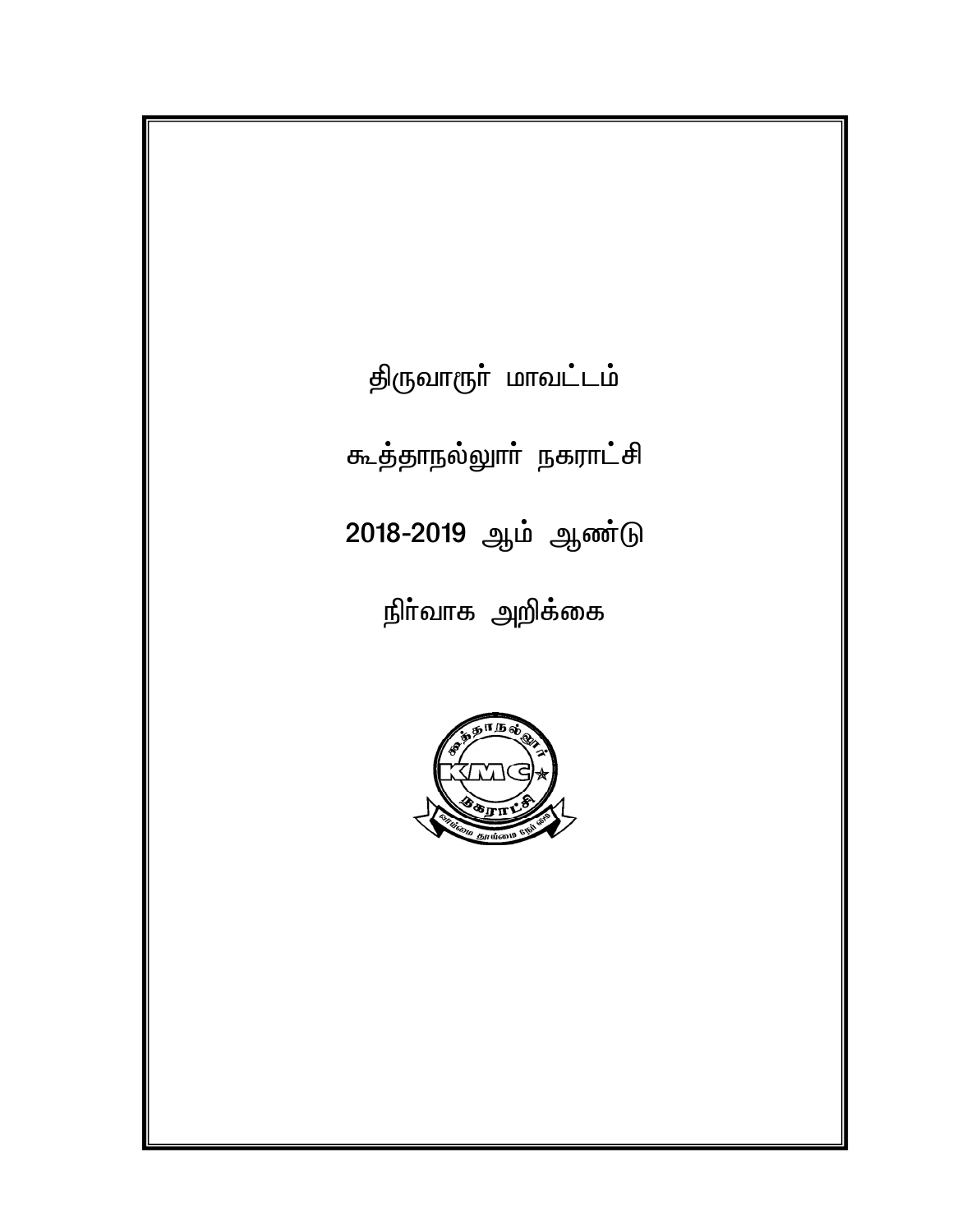

2018-19ஆம் ஆண்டிற்கான நிா்வாக அறிக்கை

### *1. m) mikg;g[k; Ml;rpa[k;: m) mikg;g[k; Ml;rpa[k;:*

கூத்தாநல்லுாா் நகராட்சி எல்லைக்குள் 1) கூத்தாநல்லுாா் 2) லெட்சுமாங்குடி, 3) பண்டுதகுடி, 4) இராமநாதன் கோவில் ஆகிய நான்கு வருவாய் கிராமங்கள் அமை<u>ந்து</u>ள்ளன. நகரின் நான்கு எல்லை கிராமங்களாக வடக்கே ஆய்குடியும், தெற்கே பழையனுாா் தொத்தங்குடியும், மேற்கே சித்தாம்பூரும், கிழக்கே அகர வேளுக்குடி மற்றும் வக்கராநல்லூரும் அமையப்பெற்றுள்ள<u>து</u>. நகரின் மொத்த பரப்பளவு 12.31 சதுர கிலோ மீட்டா்களாகும். இந்நகராட்சி 168 திருவாரூா் சட்டமன்ற தொகுதிக்குட்பட்டும், 30 நாகப்பட்டிணம் நாடாளுமன்ற தொகுதிக்குட்பட்டும் அமை<u>ந்த</u>ுள்ளது**. 01.01.1997 முதல் இந்நகா் திருவாரூா் மாவட்டத்திற்குட்பட்ட மாவட்ட** .நிர்வாகத்தின் கீழ் செயல்பட்டு வருகிறது. நகராட்சி நிர்வாக அமைப்பின் கீழ் தஞ்சை மண்டல நகராட்சிகள் நிாவாகத்தின் கீழ் இயங்கி வருகிறது. இந்நகராட்சி தோவு நிலை பேரூராட்சி நிலையிலிருந்து நகராட்சியாக அரசின் நகராட்சி நிர்வாகம் மற்றும் குடிநீர் வழங்கு துறையின் அரசாணை எண் 97 நாள் 24**.3.1994 ன்படி 1.4.1994ம் தேதி முதல் முன்**றாம் நிலை நகராட்சியாக தோற்றுவிக்கப்படடது**.** அரசின் 22.05.1998-ம் தேதிய நகராட்சி நிா்வாகம் மற்றும் குடிநீா் வழங்கு துறையின் அரசாணை எண் 85-ன் படி 1.4.98 முதல் இரண்டாம் நிலை நகராட்சியாக தரம் உயா்த்தப்பட்டு, அது முதல் தொடா்ந்து இரண்டாம் நிலை நகராட்சியாக தற்போது செயல்பட்டு வருகிறது**.** 

#### <u>ஆ. மக்கள் தொகை :</u>

1991 – ம் ஆண்டிற்கான மக்கள் தொகை கணக்கெடுப்பின்படி <u>இந்ந</u>கராட்சியின் மக்கள் தொகை 21,870 ஆகும். இதில் ஆண்கள் 10,421 மற்றும் பெண்கள் 11,459 ஆகும். 2001 ம் ஆண்டின் இந்திய மக்கட்தொகை கணக்கெடுப்பின்படி நகரின் மொத்த மக்கட்தொகை 22,995 ஆகும்**. இதில் ஆண்கள் 10,846 மற்றும் பெண்கள் 12,149 போ் மற்றும் இதரர் 1 ஆகும்.** 

2011 ம் ஆண்டின் மக்கள் தொகை கணக்கெடுப்பு உத்தேச மக்கள் தொகை 25481 ஆண்கள் 12218 பெண்கள் 13262 மற்றவா் 1 ஆகும்**.**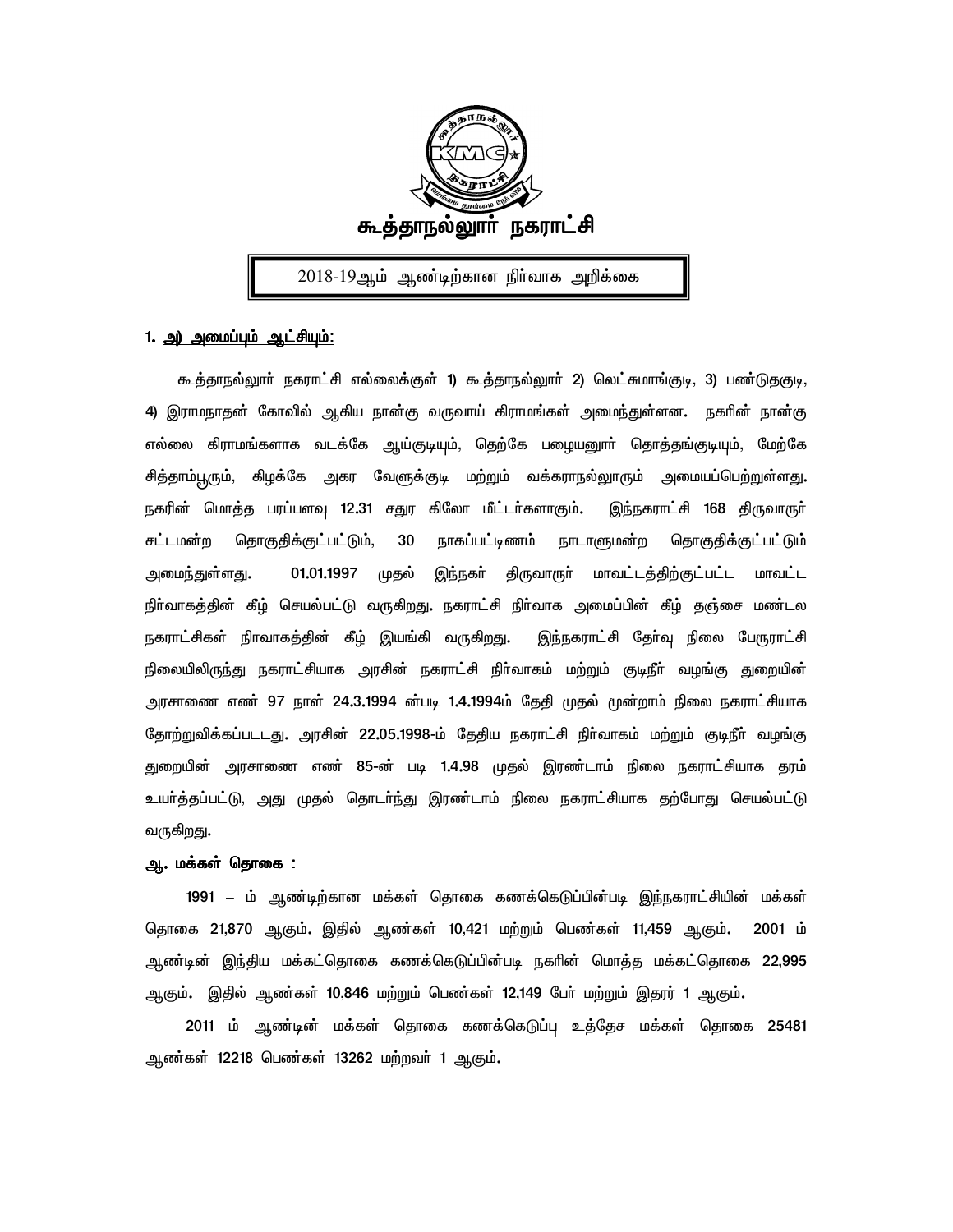# <u>இ) மன்ற அமைப்பும் தோற்றமும்</u> <u>உள்ளாட்சி தோதல் அக்டோபா் 2011க்கு முன் நகா்மன்ற தலைவா்/துணைத் தலைவா்/உறுப்பினா்கள்</u>

| <u>வாா்டு எண்</u>       | <u>உறுப்பினர் பெயர்</u>                                    |
|-------------------------|------------------------------------------------------------|
| 21                      | யாஸ்மின் பா்வீன் .கே.எச்                                   |
|                         | நகா் மன்ற தலைவா்                                           |
| 13                      | காதா் உசேன் எல்.எம்.                                       |
|                         | நகா் மன்ற துணை தலைவா்                                      |
| 1                       | மாரியப்பன் . டி                                            |
|                         | நகா் மன்ற உறுப்பினா்                                       |
| $\overline{2}$          | டோமினிக்.டி நகர்மன்ற உறுப்பினர் 5.10.2007ல் இறந்துவிட்டார் |
|                         | சதீஷ்.எஸ் 22.2.08 ல வெற்றி பெற்று முதல் பதவி ஏற்றுள்ளாா்   |
| 3                       | குமரேசன்.ஜெ                                                |
|                         | நகா் மன்ற உறுப்பினா்                                       |
| 4                       | மாரிமுத்து.கு                                              |
|                         | நகா் மன்ற உறுப்பினா்                                       |
| $\overline{5}$          | ஜெயராஜ்.கே                                                 |
|                         | நகா் மன்ற உறுப்பினா்                                       |
| 6                       | வனஜா. பீ                                                   |
|                         | நகா் மன்ற உறுப்பினா்                                       |
| 7                       | <u>ஹாஜா ஜமாலுதீன் .கே.ஏ</u>                                |
| $\overline{\mathbf{8}}$ | நகா் மன்ற உறுப்பினா்                                       |
|                         | சச்சு. ஆ<br>நகா் மன்ற உறுப்பினா்                           |
| 9                       | ரவி .எஸ்                                                   |
|                         | நகா் மன்ற உறுப்பினா்                                       |
| 10                      | பரிதாபேகம் .எம்.ஏ                                          |
|                         | நகா் மன்ற உறுப்பினா்                                       |
| 11                      | காயாரோகணம் .பி                                             |
|                         | நகா் மன்ற உறுப்பினா்                                       |
| 12                      | கனகா .கே                                                   |
|                         | நகா் மன்ற உறுப்பினா்                                       |
| 14                      | பாஸ்கரன் .கே                                               |
|                         | நகா் மன்ற உறுப்பினா்                                       |
| 15                      | ஹலிமா பேகம் .எச்                                           |
|                         | நகா் மன்ற உறுப்பினா்                                       |
| 16                      | முகம்மதுரபியுதீன் .பி.எம்.ஏ                                |
|                         | நகா் மன்ற உறுப்பினா்                                       |
| 17                      | ஹாஜா நஜ்முதீன். எஸ்.எஸ்                                    |
|                         | நகா் மன்ற உறுப்பினா்                                       |
| 18                      | அகமது சாதிக் .எஸ்.எம்.ஜே                                   |
|                         | நகா் மன்ற உறுப்பினா்                                       |
| 19                      | அப்துல் மாலிக் .ஏ.கே                                       |
|                         | நகா் மன்ற உறுப்பினா்                                       |
| 20                      | பாத்திமா எல்.எம்.ஜே                                        |
|                         | நகா் மன்ற உறுப்பினா்                                       |
| $\overline{22}$         | கஸ்துாரி .சி                                               |
|                         | நகா் மன்ற உறுப்பினா்<br>அப்துல் ஹமீது .என்.ஏ.எம்           |
| 23                      | நகா் மன்ற உறுப்பினா்                                       |
|                         |                                                            |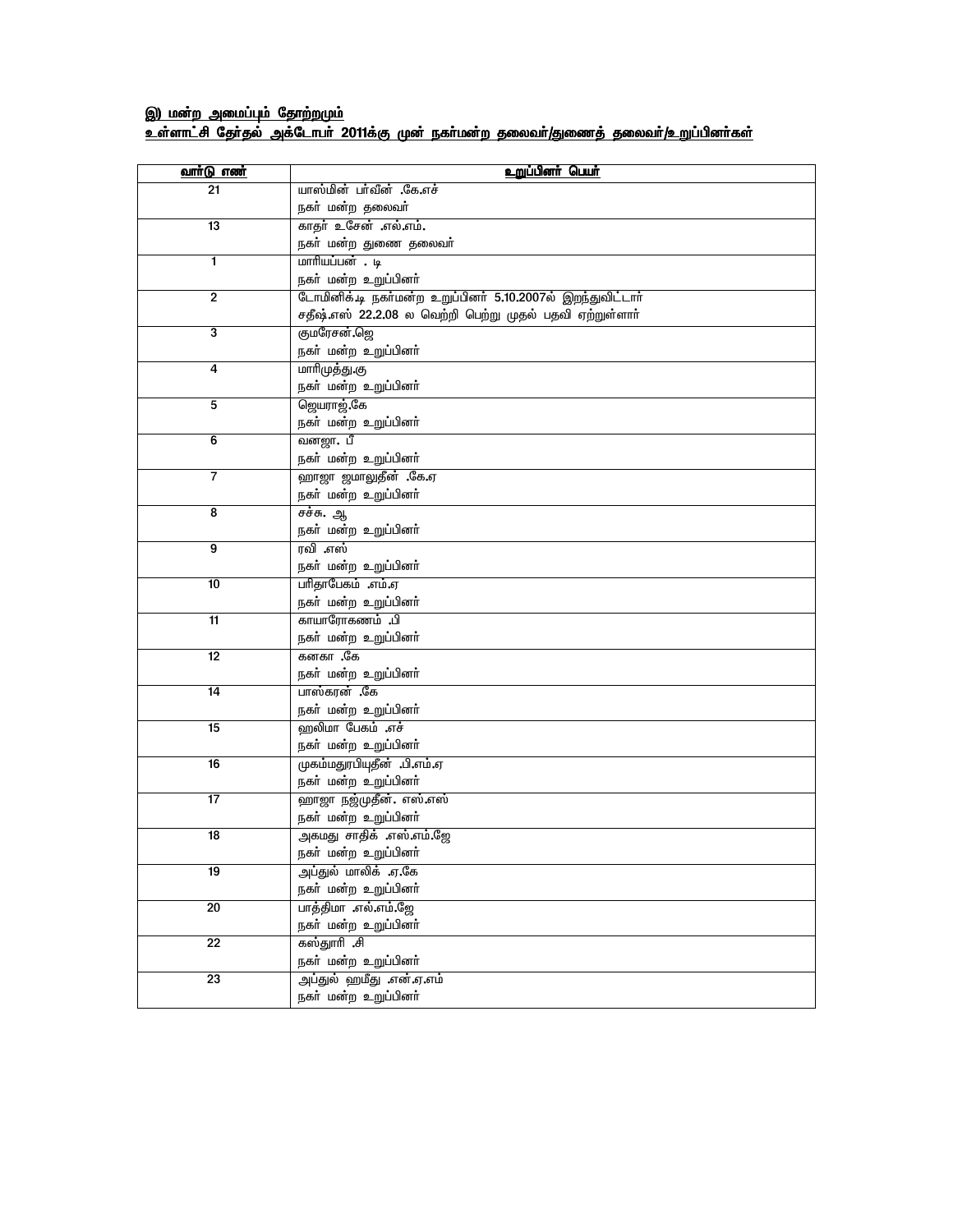### <u>உள்ளாட்சி தேர்தல் அக்டோபர் 2011க்கு பின நகர்மன்ற தலைவர்/துணைத் தலைவர்/உறுப்பினர்கள்</u>

| நகா்மன்ற தலைவா்/துணைத் தலைவா்/ | நகா்மன்ற தலைவா்/துணைத் தலைவா்/ உறுப்பினா் பெயா்                  |
|--------------------------------|------------------------------------------------------------------|
| வாா்டு எண்                     |                                                                  |
| நகா் மன்ற தலைவா்               | ஜெயராஜ். கே                                                      |
|                                | நகா்மன்ற தலைவா்                                                  |
| துணைத் தலைவா்                  | முகமது அஷ்ரப்.எல்.எம் நகாமன்ற துணைத் தலைவா் மற்றும் 16வது வாா்டு |
|                                | நகா்மன்ற உறுப்பினா்                                              |
| 1                              | சிவதாஸ். எம்                                                     |
|                                | 1- வது வாா்டு நகா்மன்ற உறுப்பினா்                                |
| $\overline{2}$                 | முகமது ரபீக். கே                                                 |
|                                | 2- வது வாா்டு நகா்மன்ற உறுப்பினா்                                |
| 3                              | சேகா் .எஸ்                                                       |
|                                | 3- வது வாா்டு நகா்மன்ற உறுப்பினா்                                |
| 4                              | சொற்கோ. எ                                                        |
|                                | 4- வது வாா்டு நகா்மன்ற உறுப்பினா்                                |
| 5                              | வல்லரசன் .எம்                                                    |
|                                | 5- வது வாா்டு நகா்மன்ற உறுப்பினா்                                |
| 6                              | சத்யா எஸ்                                                        |
|                                | 6- வது வாா்டு நகா்மன்ற உறுப்பினா்                                |
| $\overline{7}$                 | ஹாஜா கமாலுதீன் .என்.எம்.னஎ.                                      |
|                                | 7- வது வாா்டு நகா்மன்ற உறுப்பினா்                                |
| 8                              | ஐஸ்வா்யா .வி                                                     |
|                                | 8- வது வாா்டு நகா்மன்ற உறுப்பினா்                                |
| 9                              | தெயராமன் .கே                                                     |
|                                | 9- வது வாா்டு நகா்மன்ற உறுப்பினா்                                |
| 10                             | நாச்சியா .கே                                                     |
|                                | 10- வது வாா்டு நகா்மன்ற உறுப்பினா்                               |
| 11                             | ராஜசேகரன் .ஆர்                                                   |
|                                | 11- வது வாா்டு நகா்மன்ற உறுப்பினா்                               |
| 12                             | ஜி.சாந்தி                                                        |
|                                | 12- வது வாா்டு நகா்மன்ற உறுப்பினா்                               |
| 13                             | காதா் உசேன். எஸ்.எம்                                             |
| $\overline{14}$                | 13- வது வாா்டு நகா்மன்ற உறுப்பினா்                               |
|                                | நாகராஜன் .கே<br>14- வது வாா்டு நகா்மன்ற உறுப்பினா்               |
| 15                             | மெஹா்னிஸா .எம்.ஜெ.எஸ்                                            |
|                                | 15- வது வாா்டு நகா்மன்ற உறுப்பினா்                               |
| 16                             | முகமது அஷ்ரப் .எல்.எம் நகா்மன்ற துணைத் தலைவா்                    |
|                                | 16- வது வாா்டு நகா்மன்ற உறுப்பினா்                               |
| 17                             | ஹாஜா நஜ்முதீன் .எஸ்.எஸ்                                          |
|                                | 17- வது வாா்டு நகா்மன்ற உறுப்பினா்                               |
| 18                             | அகமது சாதிக் எஸ்.எம்                                             |
|                                | 18- வது வாா்டு நகா்மன்ற உறுப்பினா்                               |
| 19                             | ரபியுதீன் ஜே.ஹெச்.                                               |
|                                | 19- வது வாா்டு நகா்மன்ற உறுப்பினா்                               |
| 20                             | பாத்திமா சித்திக் எல்.எம்.ஜே                                     |
|                                | 20- வது வாா்டு நகா்மன்ற உறுப்பினா்                               |
| 21                             | பாத்திமா ரிபாய்தா எஸ்.எம்.                                       |
|                                | 21- வது வாா்டு நகா்மன்ற உறுப்பினா்                               |
| 22                             | ஸ்ரீ தேவி ஜி                                                     |
|                                | 22- வது வாா்டு நகா்மன்ற உறுப்பினா்                               |
| 23                             | அப்துல் ஹமிது என்.எம்.ஏ                                          |
|                                | 23- வது வாா்டு நகா்மன்ற உறுப்பினா்                               |
| 24                             | மீராமைதீன் <b>.</b> பி                                           |
|                                | 24- வது வாா்டு நகா்மன்ற உறுப்பினா்                               |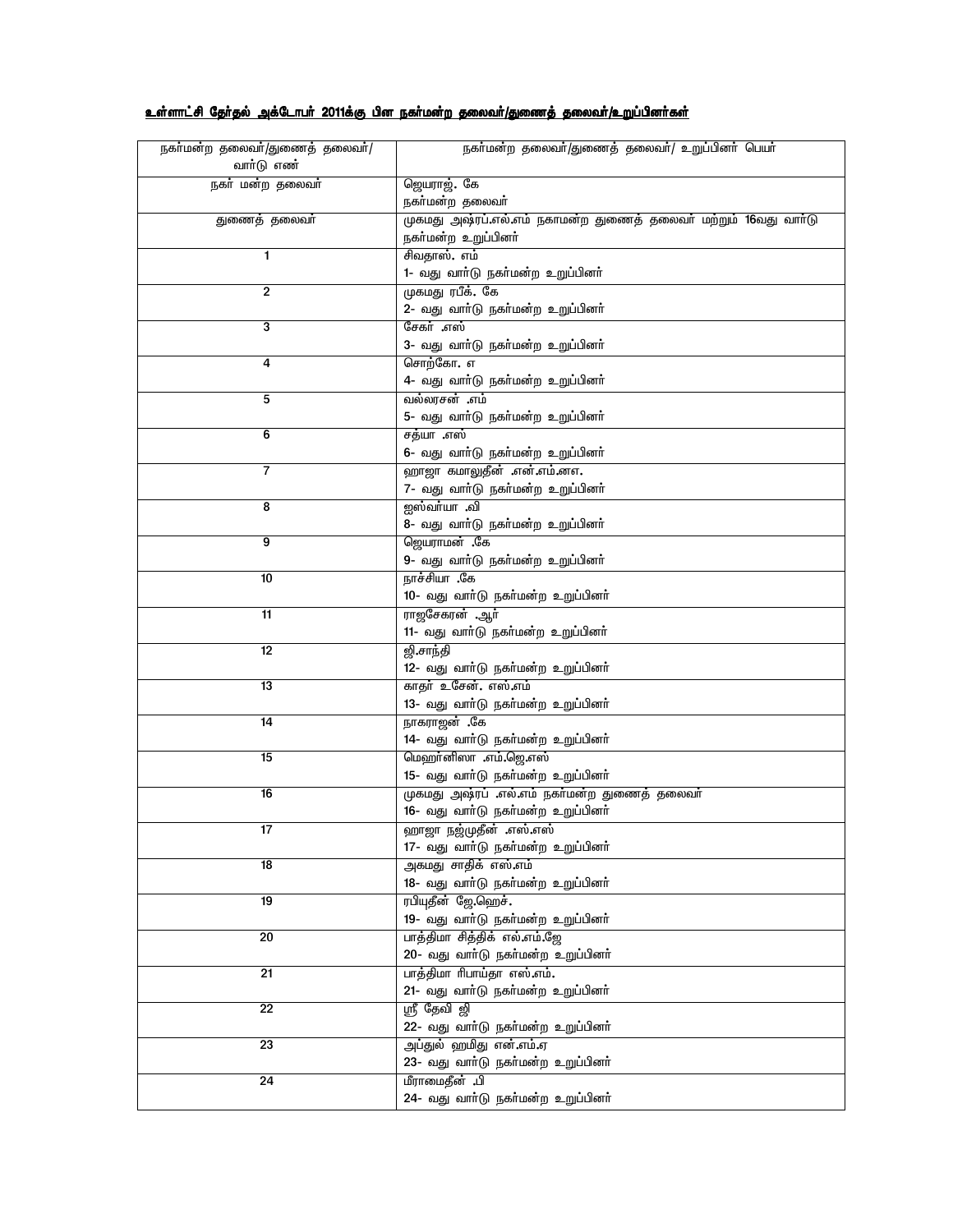# *N)eph ;thf mikg;g[: thf mikg;g[: thf mikg;g[:*

- 1) இந்நகராட்சியின் ஆணையராக அறிக்கையாண்டில் கூத்தாநல்லுாா் நகராட்சியில் ஆணையா் திரு. சோ.புவனேஸ்வரன் (எ) அண்ணாமலை அவா்கள் 1.4.2018 முதல் 09.03.2019 வரை பணிபுரிந்து வந்துள்ளார். அறிக்கையாண்டில் நகராட்சி பொறியாளராக 1.4.2018 முதல் 11.03.2019 வரை திரு நா. சந்திரசேகரன் அவா்கள் பணியாற்றி வந்துள்ளாா். 11.03.2019முத்ல 31.03.2019 வரை திரு.த.ராஜகோபாலன் நகராட்சி பொறியாளா் (ம) ஆணையர் (மு**.**கூ.பொ) பணிபுாிந்து வருகிறாா்.
- 2) அறிக்கையாண்டில் 1.4.2018 முதல் 31.03.2019 வரை திருமதி.ஆா்.லதா அவா்கள் *Bkysuhf gzpahw;wp te;Js;shh;.*
- 3) 1.4.2018 முதல் 31.03.2019 வரை திரு.டி.ஹிரகிருஷ்ணன் உதவியாளா் (கணக்கராக) *gzpg[hpe;J te;Js;shh;.*
- 4) நகராட்சியின் பொதுப்பிரிவு பணிகளை மேற்கொள்ள ஒரு மேலாளா், கணக்கா், <u>ஐந்து</u> இளநிலை உதவியாளா்களும், ஒரு பதிவறை எழுத்தா், ஒரு <u>அலு</u>வலக உதவியாளரும் மற்றும் தட்டச்சரும் பணியாற்றினாா்கள். மேலும் 1999ம் ஆண்டு முதல் தோற்றுவிக்கப்பட்ட கணினி உதவி திட்ட அமைப்பாளர் பணியிடம் 2016-2017ல் காலியாக உள்ளது. நகராட்சியின் வரிவதூல் பணிகளை மேற்கொள்ள மூன்று வருவாய் உதவியாளா்கள் பணியாற்றி வருகின்றனா்**.** நகரமைப்பு பணிகளை கவனித்திட ஒரு கட்டிட ஆய்வா் பணியாற்றி வருகின்றார்**.** அறிக்கையாண்டில் <u>பொதுப்பிாிவு</u> பணியாளா்களுக்கான ஊதியம், அகவிலைப்படி, வீட்டு வாடகைப்படி, பிரயாணப்படி,<br>பண்டிகை முன் பணம் மற்றும் ஒய்வூதியம், குடும்ப ஒய்வூதியம் அ.கிய பண்டிகை முன் பணம் மற்றும் ஓய்வூதியம், குடும்ப ஓய்வூதியம் ஆகிய பட்டுவாடாக்களின்படி செலவு தொகை ரு. 34.94 இலட்சம் ஆகும். வதூல் பிரிவு பணியாளா் செலவினமாக ரு. 8.76 இலட்சம் செலவிடப்பட்டுள்ளது. பொறியியல் மற்றும் குடிநீா் பிாிவின் பணியாளா்களுக்கான செலவு ரு <mark>16.34</mark> இலட்சம்<br>ஆகும்**.** பொறியியல் பிாிவில் தெருவிளக்கு பராமாிப்பில் மின்கம்பியாளா் பணியிடம் *MFk;. bghwpapay; gphptpy; bjUtpsf;F guhkhpg;gpy; kpd;fk;gpahsh; gzpaplk;*  23.5.2008 முதல் 31.3.2019 வரை காலியாக உள்ளது. மின்கம்பி உதவியாளர் ஒன்றும் பம்பு ரும் அட்டெண்டர் பணியிடம் ஒன்றும் 22.9.2008 முதல் 31.3.2019 வரை காலியாக உள்ளகு.

# *2) kd;w mikg;g[: 2) kd;w mikg;g[:*

 *mwpf;ifahz;oy; efu kd;wk; jdp mYtyu; / Mizau; mtu;fshy;*  செயல்படுத்தப்பட்டது. இந்நகா் மன்ற கூட்டங்களை தனி அலுவலா்/ஆணையா் தலைமையில் *bkhj;jk; Kiwfs; Tl;lg;gl;L Tl;l eltof;iffs; Bkw;bfhs;sg;gl;Ls;sJ.*  அறிக்கையாண்டில் நடைபெற்றுள்ள கூட்டங்கள் நிறைவேற்றப்பட்ட பொருட்களின் விபரம் வருமாறு:

| சாதாரண<br>கூடடம | அவசர<br>கூடடம | சிறபபு<br>கூடடம | பொக்க<br>கூடடம | (முடிவு<br>செய்யப்பட்ட | ஒதது<br>வைக்கப்பட்ட |
|-----------------|---------------|-----------------|----------------|------------------------|---------------------|
|                 |               |                 |                | பொருட்கள்              | பொருட்கள்           |
|                 |               |                 | 16             | 173                    |                     |

# **ஒப்பந்தக்குழு:**

அறிக்கையாண்டில் ஒப்பந்தக்குழு கூட்டம் கூட்டப்படவில்லை**.** 

# வரி மேல் முறையீட்டுக் குழு:

அறிக்கையாண்டில் வரி மேல் முறையீட்டுக் குழு கூட்டம் கூட்டப்படவில்லை**.**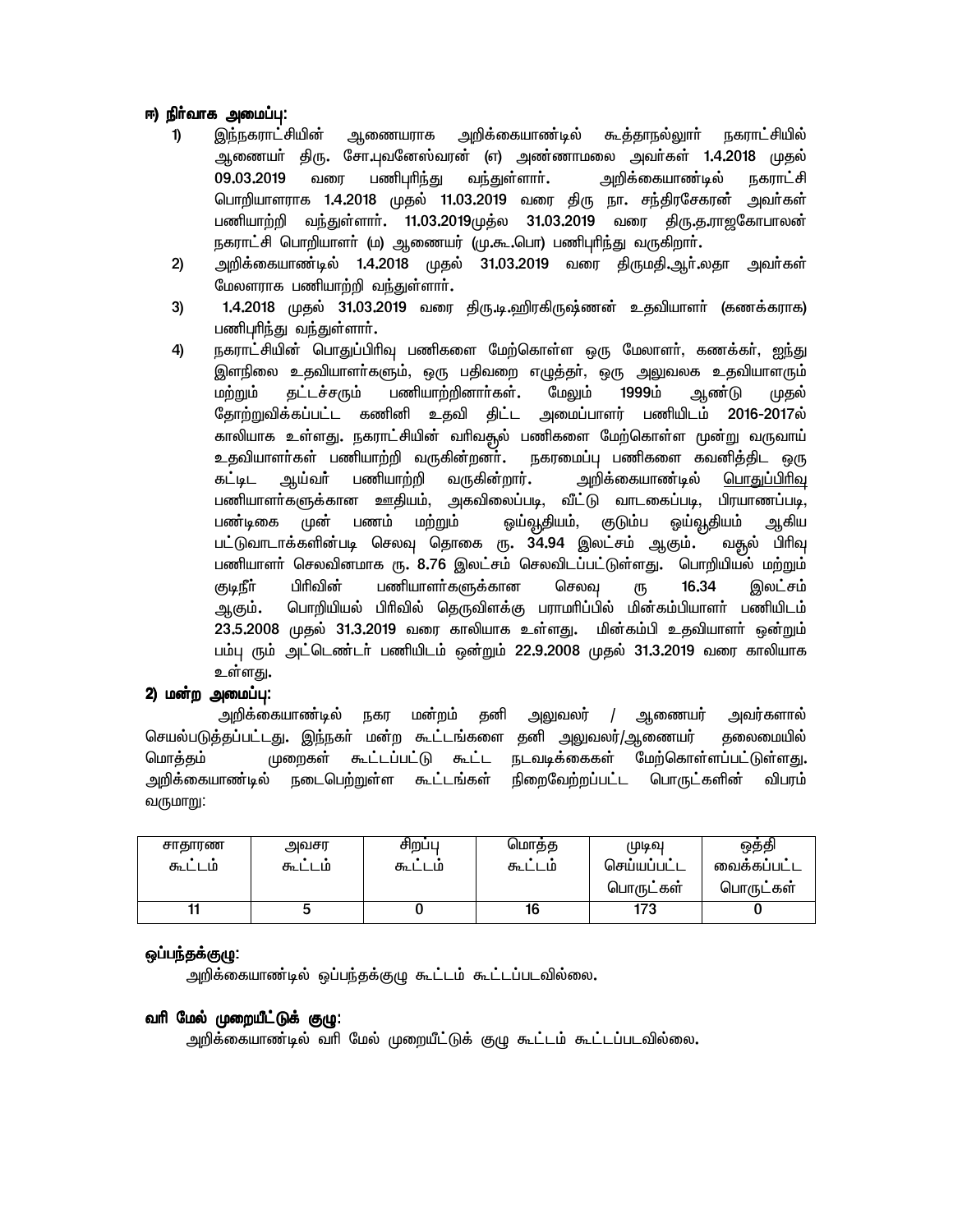### *3 rhiy trjpfs;: 3 rhiy trjpfs;: rhiy trjpfs;:*

அறிக்கையாண்டில் இந்நகராட்சிக்கு சொந்தமாக 42.040 கி.மீ சாலைகள் நல்ல முறையில் பராமரிக்கப்பட்டு வரப்பட்டது. சாலைகளின் வகைப்பாடு வருமாறு:

| சாலையின் தன்மை        | 31.3.2018 முடிய கி. மீட்டாில் | 31.3.2019 முடிய கி. மீட்டரில் |
|-----------------------|-------------------------------|-------------------------------|
| 1. தாா்சாலை           | 35320                         | 35320                         |
| 2. கருங்கல் சாலை      |                               |                               |
| 3. சிவப்பு கப்பி சாலை |                               |                               |
| 4. மண் சாலை           |                               |                               |
| 5. சிமெண்ட் சாலை      | 6720                          | 6720                          |
| மொத்தம்               | 42.040                        | 42.040                        |

மேற்குறிப்பிட்ட நகராட்சி சாலைகள் தவிர இந்நகர் எல்லைக்குள் மொத்தம் 8**.5.** கி.மீ அளவிற்கு நெடுஞ்சாலைத் துறையினருக்கு சொந்தமான சாலைகளும், வசதிகளும் அமைந்துள்ளது.

#### திட்ட பணிகள் விபரம்

| வ.  | திட்டத்தின் பெயர்                                           | பணிகள்    | மதிப்பீடு      |
|-----|-------------------------------------------------------------|-----------|----------------|
| எண் |                                                             | எண்ணிக்கை | தொகை           |
|     |                                                             |           | ரு. லட்சத்தில் |
| அ   | 1.4.2018 முதல் 31.3.2019 வரை முடிவுற்ற பணிகள்               |           |                |
| ஆ   | 1.4.2018 முதல் 31.3.2019 வரை தற்போது நடைபெற்று வரும் பணிகள் |           |                |
| 1   | MP Scheme                                                   | 3         | 16.10          |
| 2   | <b>TURIP Scheme</b>                                         | 24        | 203.00         |
| 3   | <b>Internal Plumping Scheme</b>                             |           | 133.00         |
| 4   | Solid Waste Management Scheme                               |           | 32.80          |
| 5   | IUDM Scheme 2 Package                                       | 14        | 321.00         |

#### *g[jpa mYtyf fl;olk; mYtyf fl;olk;*

இந்நகராட்சியில் புதிய அலுவலக கட்டிடம் உள் கட்டமைப்பு இடைவெளி நிரப்பும் நிதி மற்றும் இயக்குதல் பராமரிப்பு இடைவெளி நிரப்பும் நிதி 2015-16, மற்றும் 2016-17 திட்டத்தின் கீழ் ரு.2.10 இலட்சம் மதிப்பீட்டில் கட்டப்பட்டு அறிக்கையாண்டில் திறக்கப்பட்டது**.** 

### சொா்ண ஜெயந்தி சகாாி ரோஜ்காா் யோஜனா திட்டம்:

நடப்பாண்டில சொா்ண ஜெயந்தி சகாாி ரோஜ்காா் யோஜனா திட்டத்தில் எவ்வித பணிகளும் நடைபெறவில்லை.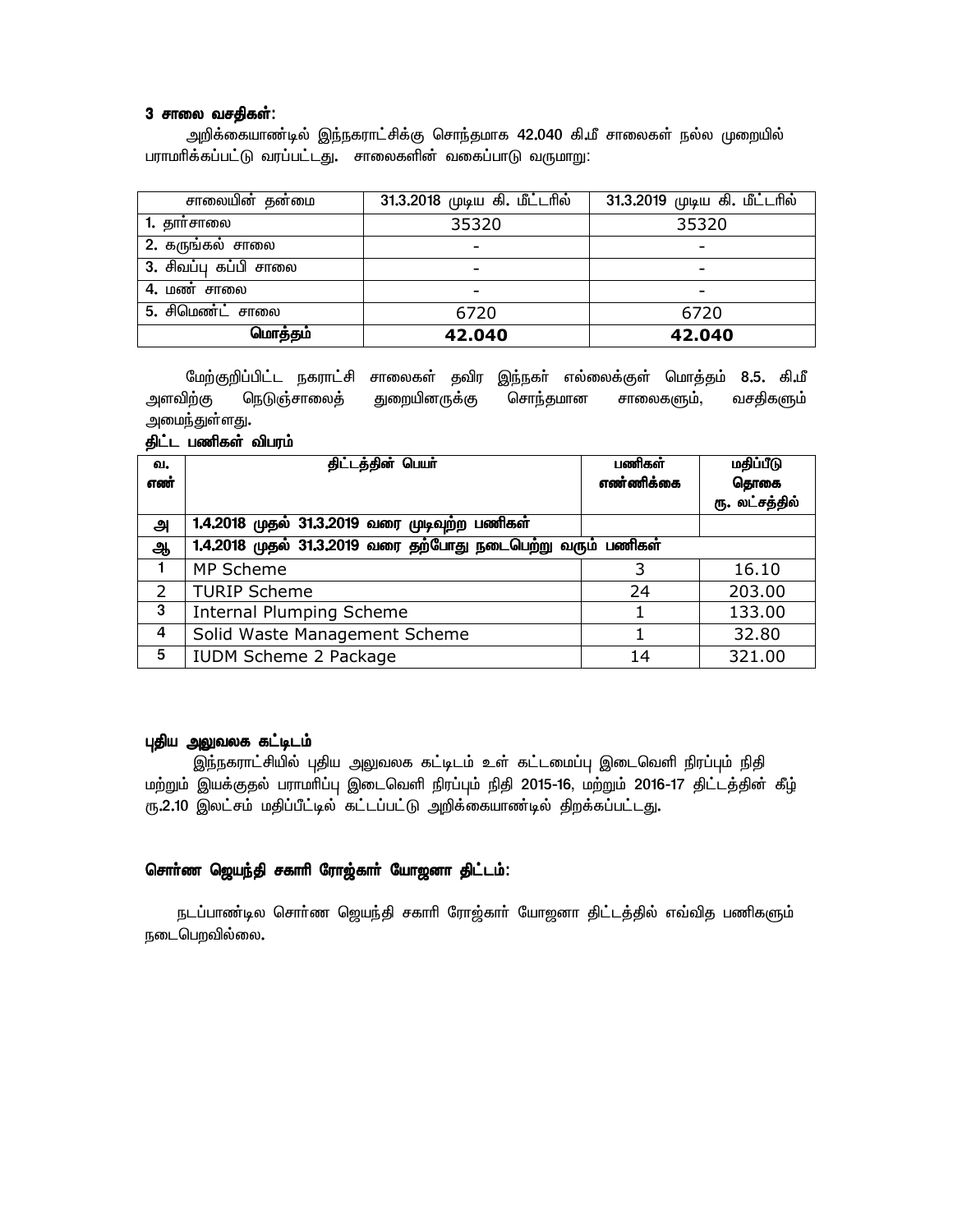# ஆ) தெருவிளக்குகள்:

| <u>ພ</u> ~~ ′<br>⇁<br>விளக்கின் வகையும் எண்ணிக்கையும் | 31.3.2018 ல் மொத்தம் | 31.3.2019 ல் மொத்தம் |
|-------------------------------------------------------|----------------------|----------------------|
| <b>1. LED</b>                                         | 1359                 | 1359                 |
| ் 2. சோடியம் விளக்குகள்                               | 84                   | 84                   |
| 3 .உயா்மின் கோபுர விளக்கு                             |                      |                      |
| மொத்தம்                                               | 1447                 | 1447                 |

இந்நகராட்சியில் அமையப் பெற்றுள்ள தெருவிளக்குகளின் விபரம் வருமாறு;

தெருவிளக்குகளை எாியவிடவும், பராமாிப்பு செய்யும் போதிய மின் பணியாளா்கள் யாரும் இந்நகராட்சியில் இல்லாத காரணத்தால் தெருவிளக்கு பராமரிப்பு மேலும் தனியாா் மயமாக்கப்பட்டு சபரி எலக்ட்ரிக்கல்ஸ், லெட்சுமாங்குடி என்கிற தனியாா் நிறுவனம் முலம் தெருவிளக்குகள் யாவும் பரமரிக்கப்பட்டு வருகிறது**.** அறிக்கையாண்டில் தெருவிளக்கு பராமரிப்பு செலவு ரூ. **6.25 இலட்ச**ம் மற்றும் மின்கட்டணம் ர<mark>ு. 29.26</mark> இலட்சம் செலவிடப்பட்டுள்ளது**.** 

# *n. FoePh; tpepBahfk; FoePh; tpepBahfk;*

இந்நகராட்சியின் தற்போதைய உபயோகத்தில் இருந்து வரும் குடிநீா் திட்டம் ஏற்கனவே பேருராட்சி காலத்தில் தமிழக அரசினால் ர<mark>ு. 18.50</mark> லட்சம் செலவில் பாதுகாக்கப்பட்ட குடிநீா் திட்டம் நிறைவேற்றப்பட்டது**.** நகராட்சி அலுவலக வளாகத்திலே 5 லட்சம் லிட்டா் கொள்ளளவு கொண்ட குடிநீா் தொட்டி அமைக்கப்பட்டு நகருக்கு குடிநீா் விநியோகம் காலை / மாலை இரு நேரங்களிலும் வழங்கப்பட்டு வரப்படுகிறது. இந்த மேல் நிலை தெட்டி முலம் ஒருவருக்கு தனிசரி 103 லிட்டர் குடிநீர் வழங்கப்பட்டு வரப்படுகிறது**.** 

இந்திய சுதந்திர தின பொன்விழா வருடத்தின் சிறப்பு திட்ட அடிப்படையில் '**'பொன்விழா ஆண்டு குடிநீா் விநியோக'**' அபிவிருத்தி திட்டம் ரு. 117/- லட்சம் மதிப்பீட்டில் 70% சத கடன் *kw;Wk; 30*% *rj khd;a mog;gilapy; efh; eph;thfk; kw;Wk; FoePh; tHA;F Jiwapd; /*  அரசாணை எண் 112 நாள்: 3**.11.1999ன் படி அனுமதிக்கப்பட்டு செயல்படுத்தப்பட்**டுள்ளது. இத்திட்டத்தின் கீழ் 8 லட்சம் லிட்டர் கொள்ளளவு கொண்ட நீர் தேக்க தொட்டியும் 40**.**04கி,மீ நீளத்திற்கு குடிநீா் விநியோக குழாய்கள் பதிப்பிக்கும் பணியும் மேற்கொள்ளப்பட்டுள்ளது**.** இத்திட்டபணிகள் முடிவுற்று அறிக்கையாண்டில் நகராட்சிக்கு பொறுப்பு ஒப்படைக்கப்பட்டுள்ளது**.** இப்புதிய குடிநீா் விநியோக அபிவிருத்தி திட்டம் பயனுக்கு வந்தவுடன் கூடுதலாக 3000 வீட்டு குடிநீா் குழாய் இணைப்புகள் வழங்கிட வகை செய்யப்பட்டுள்ளது. இதற்கான குடீநிா் விநியோக உப விதிகள் ஏற்படுத்திட நடவடிக்கைகள் மேற்கொள்ளப்பட்டுள்ளது. இந்த மேல் நிலை நீர்த் தொட்டி மூலம் ஒருவருக்கு ஒரு நாளுக்கு 103 லிட்டா் குடிநீா் வழங்கப்படுகிறது**.** ஆக, இரண்டு மேல்நிலை நீா் தொட்டி முலம் ஒருவருக்கு ஒரு நாளுக்கு 103 லிட்டா் குடிநீா் வழங்கப்பட்டு சிறப்பாக செயல்பட்டு வருகிறது.

*bghJkf;fSf;F mwpf;ifahz;oy; Muk;gj;jpy; tPl;oizg;ghf 2013*  இணைப்புகளும் வணிக இணைப்புகளாக 22 ஆக மொத்தம் 2035 இணைப்புகள் உள்ளது**.** குடிநீா் கட்டண வரவாக அறிக்கையாண்டில் மொத்தம் ரு. 54.73 இலட்சம் வதூலாகி உள்ளது**.** கடந்த ஆண்டில் ர<mark>ூ. 63.44</mark> இலட்சம்ஆகும். குடீநீா் வரி பங்கீடாக சொத்து வாியில் ரூ 42.64 இலட்சம் வரவாகியுள்ளது.

இதர வகை குடிநீா் ஆதார அமைப்புகள் ஆக பொது மக்களின் குடிநீா் தேவைகளுக்கு 7 கைபம்புகள், 144 பொது குடிநீா் குழாய்கள் மற்றும் 137 இந்தியா மாா்க் ll பம்புகளும் அமைக்கப்பட்டுள்ளது. இனங்களின் சேவைப்படி வறட்சியான காலங்களிலும் பொது மக்களுக்கு தட்டுப்பாடின்றி குடிநீா் வசதிகள் செய்து தரப்பட்டுள்ளது. தற்போது 3900 புதிய குடிநீ<del>ர்</del> *nizg;g[fs; tHA;Ftjw;F \.133.00 nyl;rj;jpw;F* TUFIDCO *}yk; fld; bgw;W g[jpa*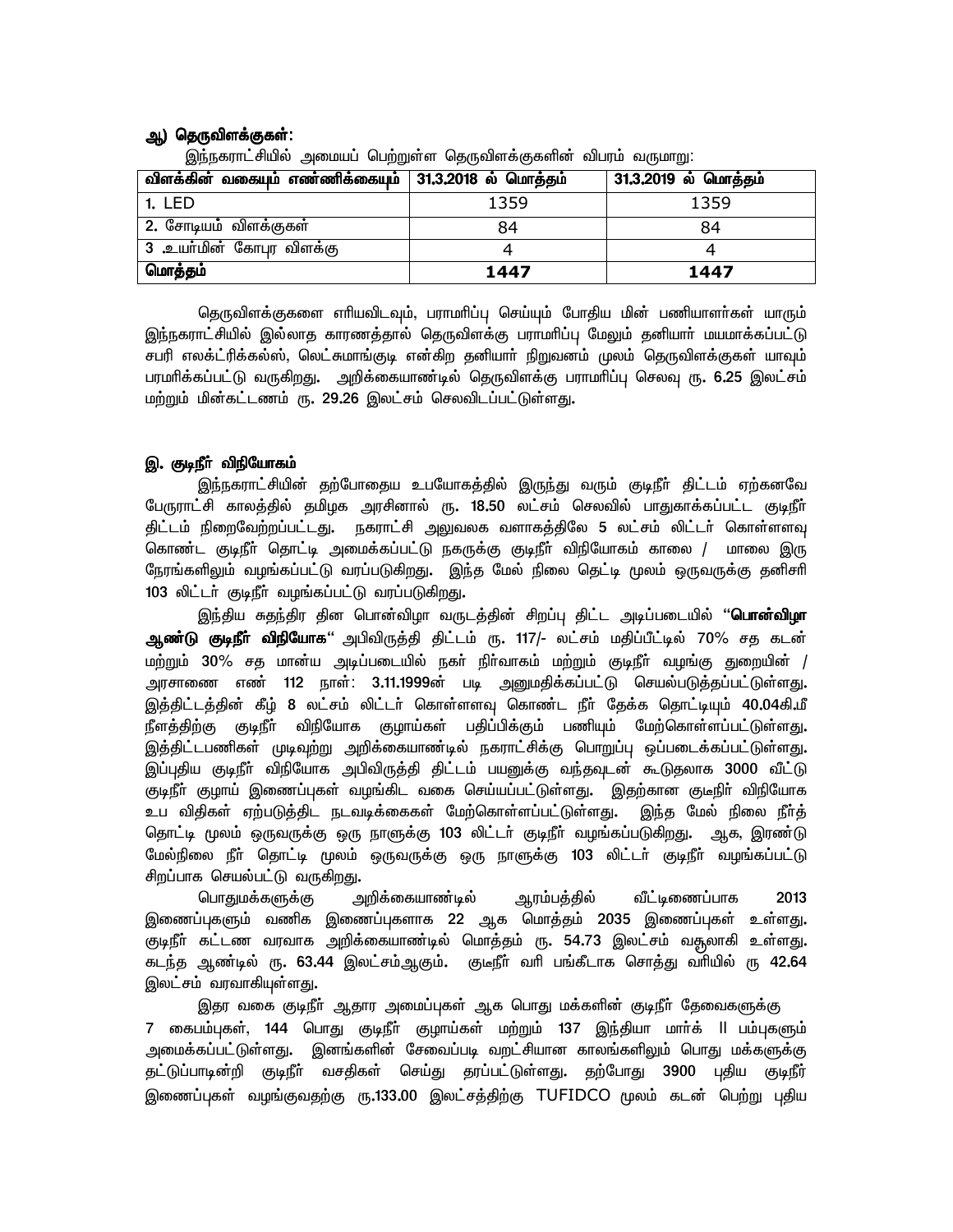*nizg;gf[s; xg;ge;jjhuu;fs; }yk; tHA;fg;gl;L tUfpwJ. FoePh; tpepBahf gzpfis*  ஒப்பந்தப் பணியாளா்களை கொண்டு செயல்படுத்தப்பட்டு வரப்படுகிறது**.** மேலும் குடிநீா் திட்ட பணியாளா்களுக்கான ஊதியமாக ர<mark>ு. 6.60</mark> இலட்சம் மின் கட்டண செலவுகள் மற்றும் உபாி பொருட்களுக்கான செலவுகளாக அறிக்கையாண்டில் ரு.30.00 இலட்சம் ஆக மொத்தம் ரு. 44.60 இலட்சம் செலவிடப்பட்டுள்ளது.

#### *c) ghjhs rhf;fil jpl;lk;: ghjhs rhf;fil*

இந்நகராட்சியில் பாதாள சாக்கடை திட்டம் ஏதும் அறிக்கையாண்டில் செயல்படுத்தப்படவில்லை. பாதாள சாக்கடை திட்டம் செயல்படுத்துவது குறித்த முன்மொழிவுகள் நகராட்சி நிர்வாக ஆணையர் சென்னை அவா்களுக்கு <u>அன</u>ுப்பப்பட்டுள்ளது**.** 

#### **4. கல்வி**

இந்நகராட்சியில் பள்ளிகள் எதுவும் பராமரிக்கப்படவில்லை**.** மேலும் கல்வி வரியும் வதூலிக்கப்படுவதில்லை.

#### 5அ) பொது சுகாதாரம்

இந்நகரின் பொது சுகாதார பணிகளை மேற்கொள்ள ஒரு துப்புரவு ஆய்வாளா், இரண்டு துப்புரவு மேற்பாா்வையாளா்கள் 26 நிரந்தர துப்புரவு பணியாளா்களும், கொசு மருந்து தெளிப்பவா் 1 பேரும் பணி செய்து வருகின்றனா். மொது சுகாதாரத்திற்கு கேடு விளைவிக்கும், அன்றாட குப்பை கழிவுகள் மற்றும் கழிவு நீா் வடிகால் சுத்தம் செய்யும் பணிகள் சிறப்பாக *Bkw;bfhs;sgg;l;L tug;gLfpwJ.* 

பொது சுகாதார பணிகள் சிறப்பாக மேற்கொள்ளப்பட்டது**.** சுகாதாரப் பிரிவிற்கு குப்பைகள் அகற்றிட டிப்பர் லாாி, டம்பர் பின் வாகனம், டாடா ஏசி ஒன்றும் பயன்படுத்தப்பட்டு வரப்படுகிறது**.** பொது சுகாதார பிரிவின் பராமரிப்பு செலவாக ரூ**.65,00,000 /- அறிக்கையாண்டில்** செலவிடப்பட்டுள்ளது. இதே இனத்தின் கடந்த ஆண்டு செலவு ரூ.45,00,000 /- ஆக இருந்தது. பொது சுகாதார பணியாளா்களுக்கு தலா 2 செட் சீருடைகள் ரூ**.5,000/- செலவில் வழங்கப்பட்டது.** பொது சுகாதார விதிகளின் கீழ் அச்சம் மற்றும் அருவருக்கதக்க உரிமம் வழங்கும் நடவடிக்கைகளின்படி அறிக்கையாண்டில் மொத்தம் ரூ.24,000/- வசூலிக்கப்பட்டது**.** கடந்த ஆண்டு இந்த இனங்களில் மொத்தம் ரூ.2,000/- தொகை வதூலிக்கப்பட்டுள்ளது**.** 

#### ஆ, மருத்துவ வசதிகள் மற்றும் மகப்பேறு மருத்துவம்

<u>இநந்</u>கராட்சியால் மருத்துவமனைகளோ, மகப்பேறு மையங்களோ பராமாிக்கப்படவில்லை. நகரில் வாழும் பொது மக்களின் அத்தியாவசிய மருத்துவ மற்றும் மகப்பேறு சேவைகளுக்கேன ஒரு அரசு மருத்துவமனையும், ஒரு நகர்புற அரசு ஆரம்ப சுகாதார நிலையமும், ஒரு தனியாா் மருத்துவ மனைகளும் செயல்பட்டு வருகின்றன**.** 

#### *n) bfhs;is Beha;fs; / bjhw;W Beha; jLg;g[ bjhw;W Beha; jLg;g[*

அறிக்கையாண்டில் இந்நகராட்சி பகுதியில் எந்த ஒரு கொள்ளை நோயோ தொற்று நோய் தாக்கம் ஏதும் நிகழவில்லை.

#### *N) ahidf;fhy; Beha; jLg;g[: N) ahidf;fhy; jLg;g[:*

இநந்கராட்சியால் யானைக்கால் நோய் தடுப்பு திட்டம் செயல்படுத்தப்பட்டு வரப்படுகிறது**.** இத்திட்டம் ஒரு மருந்து தெளிப்பவரை கொண்டு அறிக்கையாண்டில் செயல்படுத்தப்பட்டது**.**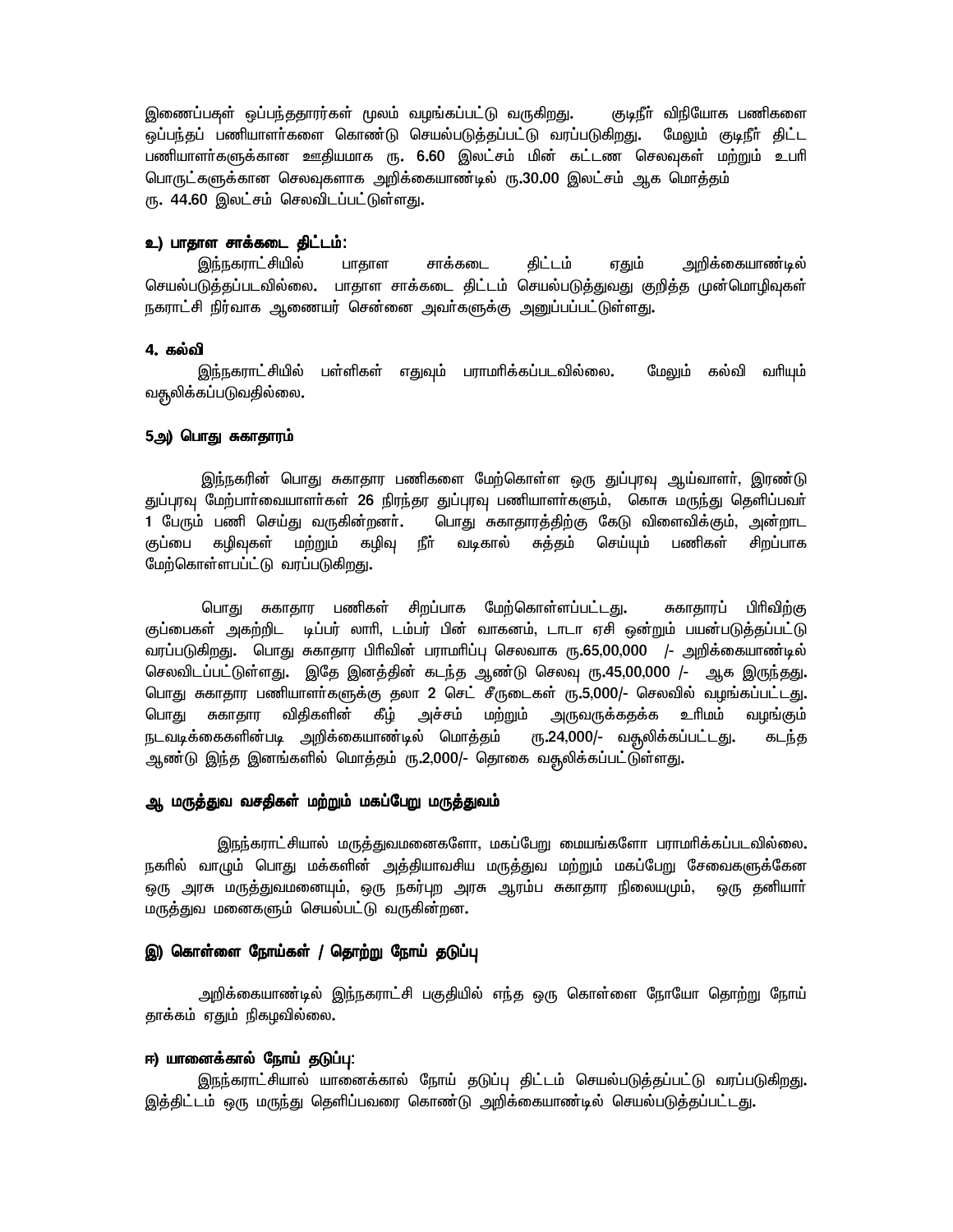# *c) kByhpah jLg;g[: jLg;g[:*

அறிக்்கையாண்டில் மலோியா நோய் தாக்கம் ஏதும் ஏற்படவில்லை

## **ஊ) வெறிநாய்கள் மற்றும் பன்றிகள் தடுப்பு:**

நடப்ப ஆண்டில் நாய்கள் மற்றும் பன்றிகள் பிடித்து அப்புறப்படுத்தப்பட்டுவிட்டது

## எ) பிறப்பு **இறப்புகள்:**

 *ne;efuhl;rpahy; kfg;BgW ikaA;fs; VJk; guhkhpf;fg;gltpy;iy. muR*  மருத்துவமனை மற்றும் தனியாா் மருத்து மனைகளின் நிகழ்வுகளினால் அறிக்கையாண்டில் மொத்தம் 105 பிறப்புகள் பதிவானது. இதில் ஆண்கள் 64ம், பெண்கள் 41ம் ஆகும். கடந்த ஆண்டு பதிவான 133 பிறப்புகளில் ஆண்கள் 77ம், பெண்கள் 56ம் ஆகும்**.** பிறப்பு விகிதம் *bkhj;j kf;fl; bjhiff;F 0.41*% *rjtPjkhFk;. nr;rjtPjk; fle;j Mz;L 0.52* % *MFk;.*  இந்நகராட்சியினால் குடும்ப நல திட்ட மையங்கள் ஏதும் பராமரிக்கப்படவில்லை**.** 

இந்நகராட்சியின் அறிக்கையாண்டில் மொத்தம் பதிவான இறப்புகளின் எண்ணிக்கை 169ஆகும்**.** கடந்த ஆண்டில் பதிவான இறப்புகளின் எண்ணிக்கை 162 ஆகும்**.** அறிக்கையாண்டில் பதிவான இறப்புகளில் 107ஆண்களும், 62 எண்ணிக்கை பெண்களும் *mlA;Fth;. nwg;g[ tpfpjk; mwpf;ifahz;oy; 0.66*% *MFk;. fle;j Mz;od; nwg;g[*  விகிதம்  $0.63\%$  ஆக இருந்தது. அறிக்கையாண்டில் இறந்து பிறந்த குழந்தைகள் எண்ணிக்கை 0 ஆக உள்ளது. அறிக்கையாண்டில் பதிவான இறப்புகளின் எண்ணிக்கையும் இறப்பிற்கான நோய் தாக்கத்தின் விபரமும் கீழ் விவரிக்கப்பட்டுள்ளவாறு உள்ளது:

| இறப்பின் காரணம்       | இறப்பின் எண்ணிக்கை |
|-----------------------|--------------------|
| 1. காசநோய்            | 3                  |
| 2. எலும்புருக்கி நோய் |                    |
| 3. இருதய நோய்         | 151                |
| 4. நாய்க்கடி          |                    |
| 5. புற்றுநோய்         | 5                  |
| 6. மற்ற வியாதிகள்     | 10                 |
| மொத்தம்               | 169                |

#### ஏ) இடுகாடும் சுடுகாடும்

இந்நகராட்சியால் கீழ்வரும் பகுதிகளில் சுடுகாடும், இடுகாடும் பராமரிக்கப்பட்டு வரப்படுகின்றது**. 1.** கொரடாச்சேரி ரோடு, 2. மேல்கொண்டாழி விநாயகா் கோவில் தெரு,

1. வெண்ணாற்றங்கரை ஆஸ்பத்திரி ரோடு, 4. அதங்குடி வெண்ணாற்றங்கரையிலும் இவைகள் அமைக்கப்பட்டுள்ளது**.** 

# 6) அரசு சேவை திட்டங்கள்: அ) சத்துணவு திட்டம்:

இந்நகராட்சியில் மாண்புமிகு முதலமைச்சரின் சத்துணவு திட்டம் செயல்படுத்தப்படவில்லை. இத்திட்டம் மாவட்ட சமுக நலத்துறையினால் செயல்படுத்தப்பட்டு வருக<u>ிறது</u>.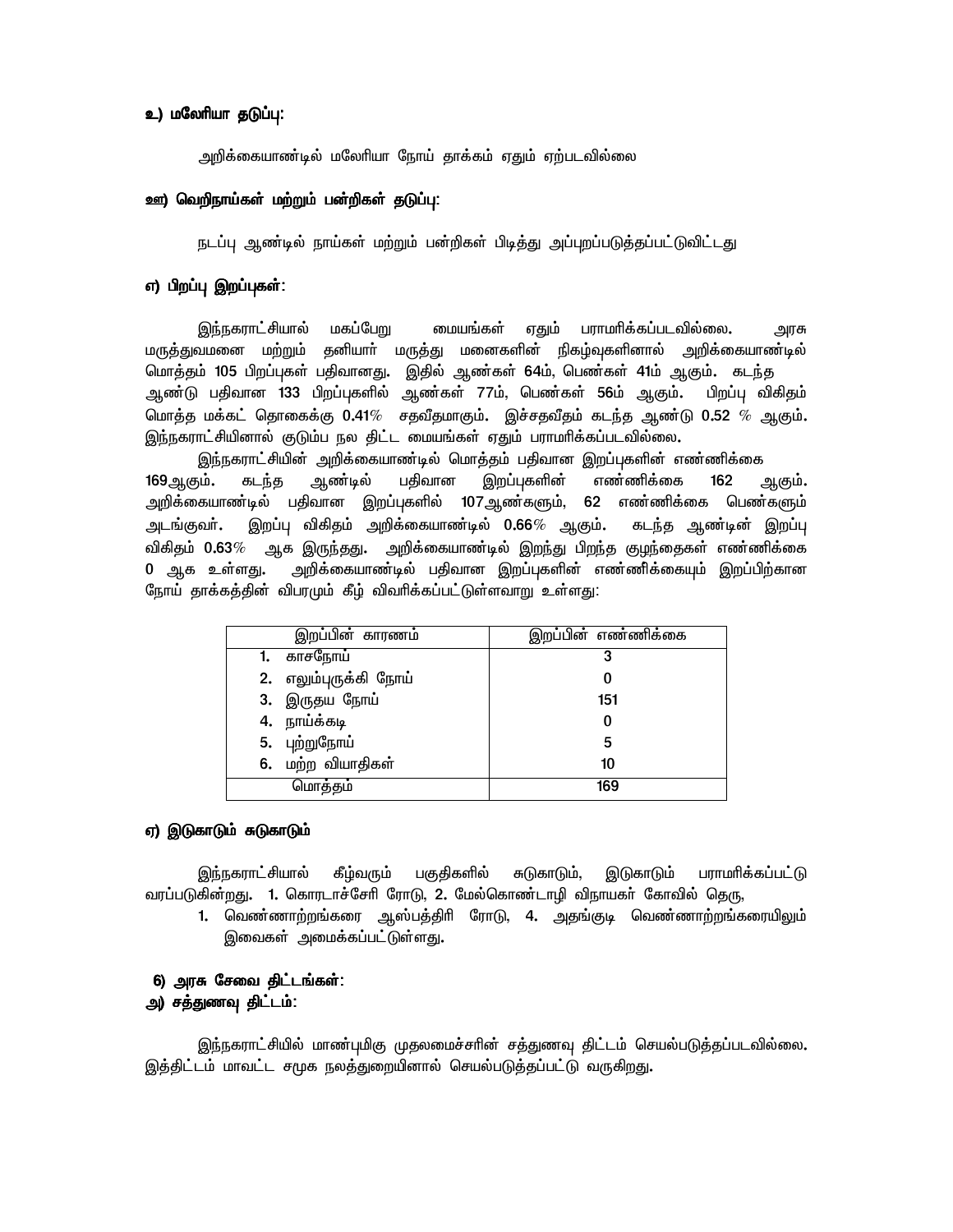# ஆ) குடும்ப நல திட்டம்:

<u>இந்ந</u>கராட்சியால் குடும்ப நல திட்டம் ஏதும் செயல்படுத்தப்படவில்லை. குடும்ப நல திட்ட பணிகள் நகரில் அமைந்துள்ள அரசு மருத்துவமனையின் முலம் சிறப்பு முகாம்களின் படியும் செயல்படுத்தப்பட்டு வரப்படுகின்<u>றது.</u>

#### *n) Nkf;fphpiaf;fhd khd;a jpl;lk;: Nkf;fphpiaf;fhd khd;a jpl;lk;:*

 *Mz;L tUkhdk; \. 24,000/-f;Fk; Fiwthf bfhz;l jhH;j;jg;gl;l r}f kw;Wk;*  பிற்படுத்தப்பட்ட வகுப்பினை சாா்ந்த குடும்பத்தின் இறந்தோருக்கான ஈம சடங்குக்கான மான்யத் தொகை ர<mark>ு. 2500/- தமிழக அரசின் ஆதிதிராவிடர் மற்றும் பழங்கு</mark>டி நலத்துறையில் அரசாணை எண் 140 நாள்: 6**.8.1997ன் படி வழங்கப்பட்டு வருகின்றது.** 

அறிக்கையாண்டில் மொத்தம் 0 பயனாளிகளுக்கு மொத்தம் ரூ. 0 மான்யத் தொகையாக வழங்கப்பட்டது. இத்திட்டத்தின் கீழ் கடந்த ஆண்டு 0பயணாளிகளுக்கு ரு. 0 மான்யமாக வழங்கப்பட்டுள்ளது**.** 

#### *N) }tYhh; nuhkhkph;jk; mk;ikahh; epidt[ jpUkz jpl;lk N) }tYhh; nuhkhkph;jk; mk;ikahh; epidt[ jpUkz jpl;lk;: h;jk; jpUkz jpl;lk;:*

இத்திட்டம் மாவட்ட சமூக நலத்துறையினால் செயல்படுத்தப்பட்டு வரப்படுகி<u>றது</u>. அறிக்கையாண்டில் இத்திட்டத்தின் கீழ் நகராட்சிக்கு நிதி ஒதுக்கீடு ஏதும் செய்யப்படவில்லை**.** 

### **உ) போலியோ நோய் தடுப்பு:**

<u>இந்ந</u>கராட்சியில் தீவிர போலியோ நோய் தடுப்பு முகாம் நடத்தி சொட்டு மருந்துகள் வழங்கும் முகாாம் 20.01.2015 தேதியில் நடத்தப்பட்டது. இத்திட்டத்திற்கான இலக்கு *nyf;fpy; vl;lg;gl;lJ. bray;ghl;od; rjtPjk; 100*% *kw;Wk; 10.03.2019 Bjjpfspy;*  நடத்தப்பட்டது. இலக்கு 2816 இலக்கில் 2816 எண்ணிக்கை எட்டப்பட்டது. செயல்பாட்டின் *rjtPjk; 100*% *MFk;.* 

உ (1) அறிக்கையாண்டில் இந்நகராட்சி பகுதியில் மறு கணக்கெடுப்பு முலம் கண்டறியப்பட்ட 408 எண்ணிக்கை கொண்ட தனி மனித கழிப்பறைகள் கட்டி முடிக்கப்பட்டுள்ளது**.** மேற்கண்ட கழிப்பறை கட்டி முடித்திட ரு. 48,96,000*-*/ செலவிடப்பட்டுள்ளது.

#### **ஊ) சிறுசேமிப்பு திட்டம்:**

அறிக்கையாண்டில் சிறுசேமிப்பு திட்டத்தின் கீழ் நிர்ணயிக்கப்பட்ட இலக்கு 10 லட்சங்களாகும். இதில் லட்சம் சாதனையாக எட்டப்பட்டுள்ளது.

#### *v) gRik tisak;:*

 *khd;ak; VJk; bgwg;gltpy;iy. gzpfs; VJk; bra;ag;gltpy;iy.* 

# ஏ) சந்தைகளும் / திருவிழாக்களும்:

<u>இந்ந</u>கராட்சியில் புதிய பேருந்து நிலையம் அருகில் உள்ள நகராட்சிக்கு சொந்தமான இடத்தில் வாரச்சந்தை (சனிக்கிழமை) நடத்தப்பட்டு வருகிறது. சந்தையில் வணிகர்களால் அமைக்கப்படும் கடைகளுக்கு கடை ஒன்றுக்கு ரு.200/-வீதம் வசூல் செய்யப்படுகிறது**.** இந்நகராட்சியில் அறிவிக்கப்பட்ட தல திருவிழாக்களும் ஏதுமில்லை**.**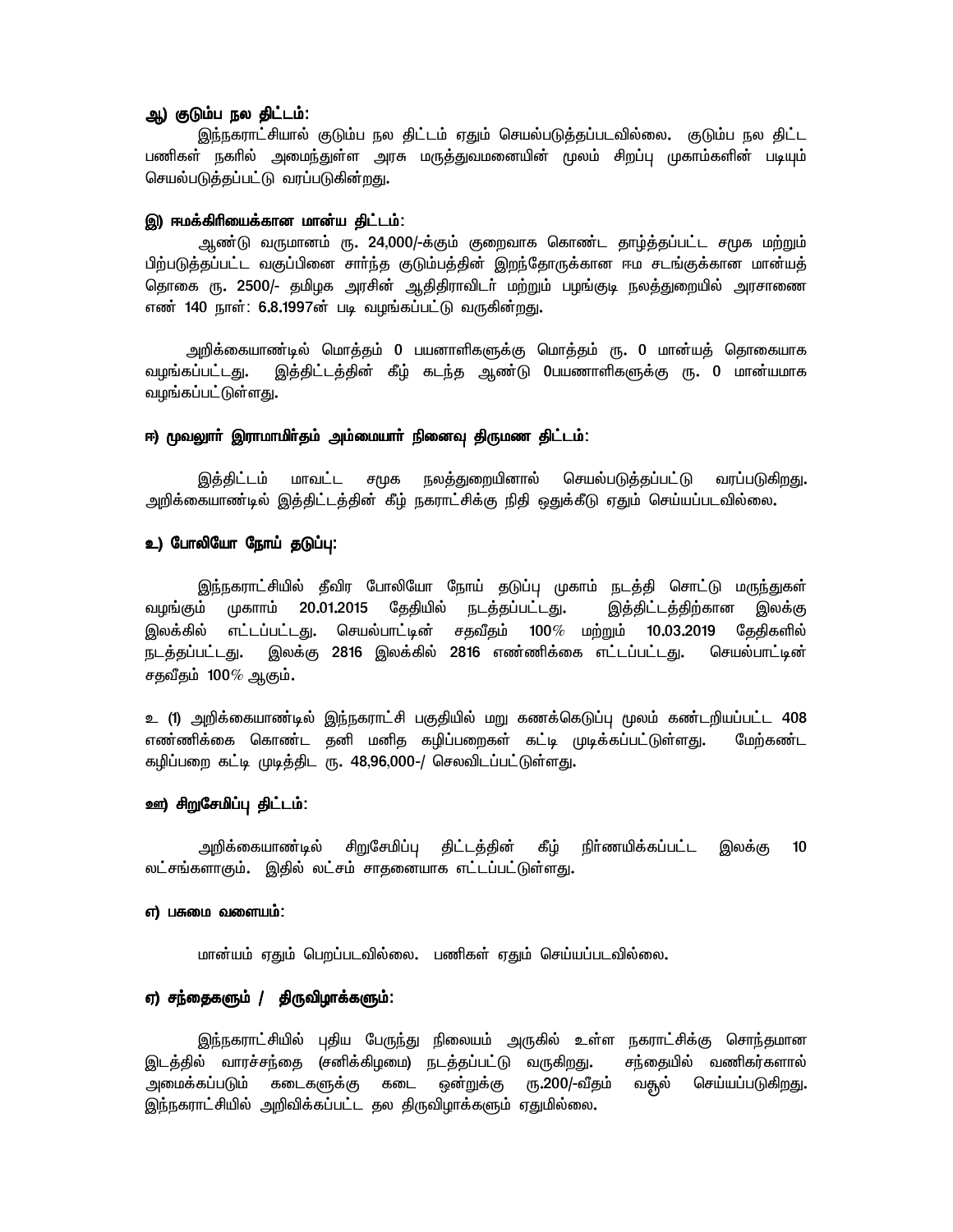#### *I) fyit cuf;fplA;F: fyit cuf;fplA;F:*

நகராட்சி எல்லைக்குள் சேகரமாகும் குப்பைகள் மற்றும் கழிவு பொருட்கள் அனைத்தும் புளியங்குடி வடக்கு தெருவின் பின்புறம் உள்ள ஒரு ஏக்கா் பரப்புள்ள புறம்போக்கு நிலத்தில் பேருராட்சி காலத்திலிருந்தே கலவை உரம் கிடங்காக பயன்படுத்தப்பட்டது**.** இக்காலியிடத்தை சுற்றியும் அருகாமையிலும் அநேக குடியிருப்புகள் தோன்றியுள்ளபடியாலும், மேலும் இக்கிடங்கு நிரம்பிவிட்டபடியாலும், தற்போது சேகரமாகும் குப்பைகளும் கழிவு பொருட்களும் நாகங்குடி காடு வெட்டி பகுதியில் சேகரிக்கப்பட்டு வரப்படுகிறது**.** முந்திய உரக்கிடங்கின் சேகரம் யாவும் பல அண்டுகளாக கேக்கமாகி, மக்கி, நீர்க்கு போனபடியால் கலவை உர வி**ற்பனை எ**தும் மேற்கொள்ளப்படவில்லை.

இந்நகராட்சிக்கு 2004-2005 அறிக்கை ஆண்டில், உரக்கிடங்கு அமைக்க ரூ.3,63,125 .<br>செலவில் 3**.**56 ஏக்கா் நிலம், நகராட்சி எல்லைக்குட்பட்ட பண்டுதகுடி என்ற வருவாய் கிராமத்தில், நிலம் மாவட்ட ஆட்சித் தலைவா் அவா்களால் விலை நிா்ணயம் செய்யப்பட்ட விலைக்கு கிரையம் *bra;ag;gl;Ls;sJ. murpd; khd;ak;* & *efuhl;rp bghJ epjpapypUe;J fpiuak;*  செய்யப்பட்டதாகும்**.** பின்னா் உரக்கிடங்கிற்கு அணுகு சாலைக்காக குனுக்கடி பகுதி புல எண்.9/9ல் 159 சென்ட் நிலம் வாங்கப்பட்டு இரண்டாவது மாநில நிதி குழு திட்டம் 2003-2004ம் ஆண்டின் கீழ் <u>அணுகு</u> சாலை மற்றும் காவலா் அறை ஆகிய நான்கு பணிகள் ரூ**.13.30 லட்சம்** மதிப்பீட்டில் பணிகள் முடிக்கப்பட்டு தற்போது புதிதாக வாங்கப்பட்ட உரக்கிடங்கில் இந்நகா் பகுதியில் தினசாி சேரமாகும் திடக்கழிவுகளை மக்கும் குப்பைகள், மக்காத குப்பைகள் என தரம் பிரிக்கப்பட்டு பராமரிக்கப்பட்டு வருகிறது**.** தமிழ்நாடு மாசுக்கட்டுப்பாடு வாரியம் சென்னை அவா்களின் தடையின்மை சான்றும் 28**.5.2004 பெறப்பட்டு கிரையம் செய்யப்பட்ட**தாகும். உரக்கலவை தயாா் செய்யப்பட்டு வருக<u>ிறத</u>ு**.** 

#### *x) g{A;fhf;fSk; / EhyfA;fSk;: / EhyfA;fSk;:*

இந்நகராட்சியால் நூலகமோ, வாசக சாலையோ, மற்றும் பொழுது போக்கிற்கான பூங்காக்களோ பராமரிக்கப்படவில்லை.

# 7.வருவாய் அமைப்பு: **அ) அங்காடிகளும் கடைகளும்**:

<u>இந்ந</u>கராட்சிக்கென நிரந்தர வணிக அங்காடிகள் ஏதுமில்லை. நகராட்சியால் தினசரி அங்காடிகள் இரண்டு பராமரிக்கப்பட்டு வரப்படுகிறது. இவைகளில் ஒன்று இறைச்சி வியாபாரத்திற்காகவும், இன்னொன்று இறைச்சி மற்றும் மீன் விற்பனைக்காவும் பயன்படுகி<u>றது</u>. இத்தலைப்பின் கீழ் நடப்பு 2018-2019 ஆண்டில் ரு. 1,58,000/- வருவாய் கிடைத்துள்ளது. கடந்த <u>ஆண்டில் ரு. 1,42,809/- கிடைத்துள்ளது.</u>

### <u>அ</u>) கடைகள்:

நகராட்சிக்கு சொந்தமாக ரம்ஜான் மாா்க்கெட்டில் 5 கடைகளும், நேரு வேலை வாய்ப்பு திட்டத்தில் 3 கடைகளும் ஆக 8 கடைகள் உள்ளது.

## *n) ML mof;Fk; bjhl;o: mof;Fk; bjhl;o:*

இந்நகராட்சிக்கு ஆடு அடிக்கும் தொட்டி ஒன்றும் மாடு அடிக்கும் தொட்டி ஒன<u>்று</u>ம் *jdpj;jdpahf naA;fp tufpwJ. nj;jiyg;gpd; fPH; mwpf;ifahz;oy; bkhj;jk; U.1,05,000/-*  வரவாகி உள்ளது. கடந்த ஆண்டு ரு. 99,556/- வருவாய் ஈட்டப்பட்டது.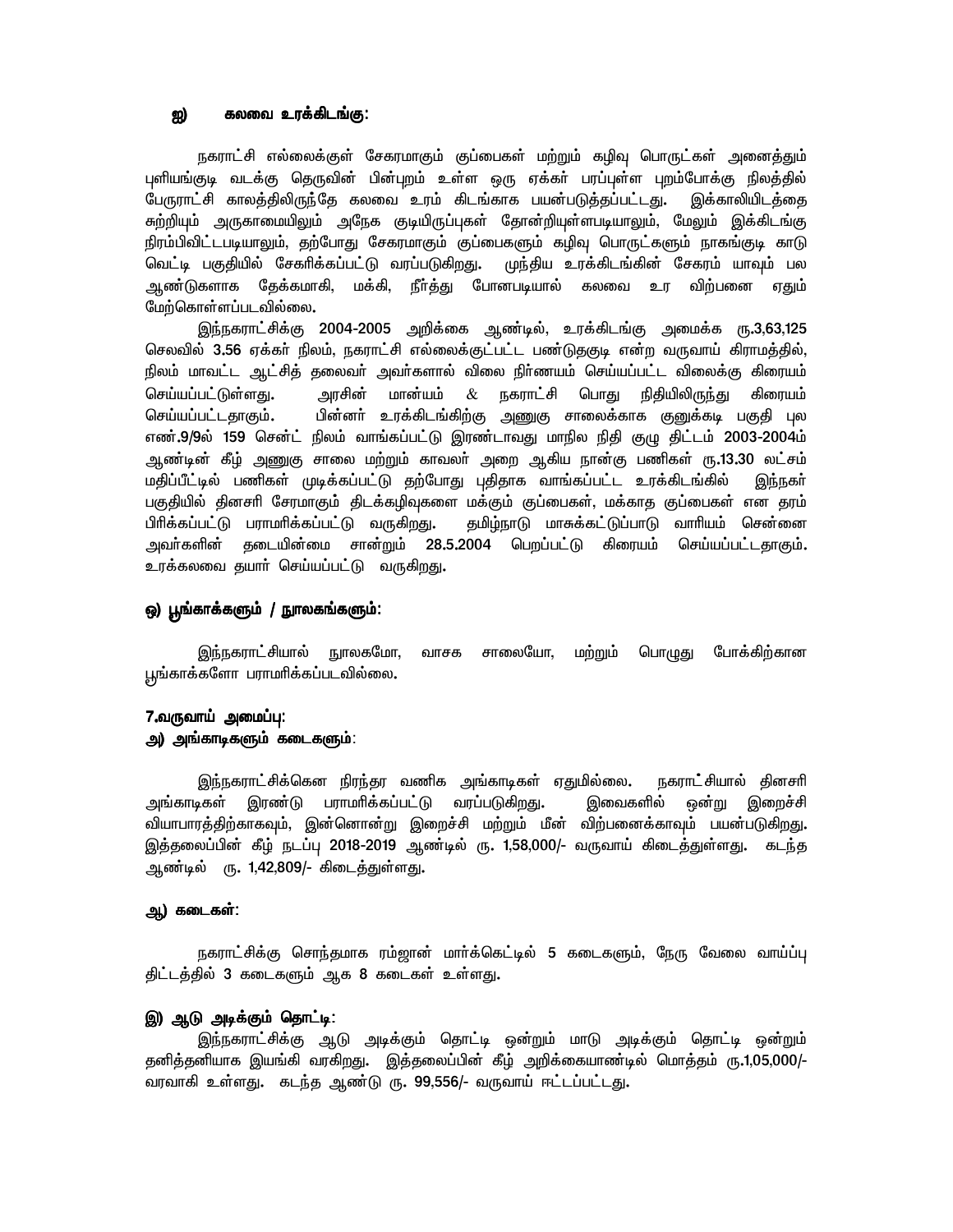#### *N. rhiy xu gyd; jUk; kuA;fs;: N. rhiy gyd; jUk; kuA;fs;:*

நகராட்சி பகுதியில் உள்ள சாலை ஓர பலனகள் தரும் மரங்களின் பலன்கள் மழை நீா் வறட்சியின் காரணமாக காய்ப்பு இல்லாததால் யாரும் ஏலம் கோர முன் வரவில்லை**.** மர இனங்களில் தென்னை மரங்களின் காய்ப்பு தன்மை நோய் தாக்குதலினாலும், இதர மரங்களின் வயது முதிா்ந்த தன்மையினாலும் ஏலம் கோாிட ஒருவரும் முன் வராத நிலையினால் *nj;jiyg;gpd;fPH; elg;g[ Fsk; kw;Wk; kug;ghrp TLjy; 2018-2019 kug;ghrp \.10,250* /- *Fsk;*   $\overline{m}$ .25,050/- ஆகும்.

#### *c) BgUe;J epiyak;:*

பேருந்து நிலையத்திலுள்ள 11 கடைகள் உள்ளது. 2012-13 நகா்ப்புற வளா்ச்சி திட்டநிதி உதவியின் கீழ் முழுக்கடன் திட்டத்தில் ரு.30 லட்சம் மதிப்பீட்டு செலவில், தமிழ்நாடு நகா்புற வளா்ச்சி நிறுவனத்தாாின் ந**.க.29685/89/யுபி/ நாள்: 22.2.1991 படி கடன்** அனுமதிக்கப்பட்டு, *BgUe;J epiya fl;Lkhd gzpfs; bghJg;gzpj;Jiwapdhpd; thapyhf fl;o 31.8.95*  முடிக்கப்பட்டுள்ளது**.** ஆனால் பேருந்து நிலையத்திற்கு தேவையான கட்டண கழிவறை, குளியலறை, சுற்று சுவா்கள் மற்றும் உட்புற சாலை வசதிகள் அமைக்கப்படவில்லை. இப்பேருந்து நிலையம் முற்றிலும் இயங்காத நிலையில் இருந்து வருகிறது**.** இப்பேருந்து நிலையத்தில் 11 கடைகள் கட்டப்பட்டு 1996 ல் ஏலம் விடப்பட்டது. ஆனால் தொடர்ந்து பேருந்து நிலையம் பல ஆண்டுகளாக தொடா்ந்து சுமாா் 15 முறைகள் கடைகள் ஏலம் விட்டும் ஏலம் கோர யாரும் முன்வரவில்லை. எனவே இயங்காத நிலையில் இருந்து வருவதால் பேருந்து நிலைய கடைகளில் இருந்து வருவாய் வரவுகள் இல்லை. கூத்தாநல்லுாா் வந்து போகும் பேருந்துகளுக்கு நடப்பாண்டில் வருவாய் வரவு ஏதும் வரப்பெறவில்லை**.** 

#### வாரச்சந்தை

புதிய பேருந்து நிலையம் அருகில் நகராட்சியால் நடத்தப்படும் வாரச்சந்தை மூலம் 2086-19ம் நிதியாண்டிற்கு ர<mark>ு. 1</mark>,97,000/- வதூல் செய்யப்பட்டுள்ளது**.** 

# **ஊ) நகரமைப்பும் நகரளவும்:**

கூத்தாநல்லுாா் நகராட்சி அரசு ஆணை எண்:176 வீட்டு வசதி மற்றும் நகா்புற வளா்ச்சிதுறை நாள்:19**.4.94ன் படி உள்ளுா்திட்ட குழுமமாக அறிவிக்கப்பட்ட** பகுதியாகும். அதன்படி இந்நகராட்சிக்கு வரைவு முழுமை திட்டம் தயாரிக்க அரசு ஆணை எண்:120 வீட்டு வசதி மற்றும் நகா்புற வளா்ச்சி துறை நாள்: 21.5.2004ன் வெளியிடப்பட்டு அதன் படி வரைவு முழுமை திட்டம் அரசு ஆணை எண் 242 நாள் 18.9.2006ல் வெளியிடப்பட்டு முழுமைதிட்டம் அங்கீகரிக்கப்பட்டு தமிழக அரசு இதழ் பிரிவில் Part II Section II நாள் **3.11.2010** பக்கம் 793-ல் வெளியிடப்பட்டு உள்ளது. மறுபிரசுரம் மாவட்ட அரசு இதழில் வெளியிடப்பட வேண்டி உள்ளகு.

 *Tj;jhey;Yhh; efuhl;rp jdpj;j cs;Sh; jpl;l FGkkhf mwptpf;fg;gl;L fle;j 2012-* 2013ம் ஆண்டு வரை திட்ட அனுமதி வழங்கப்படாமல் கட்டிட அனுமதி வழங்கப்பட்டு வந்துள்ளது**.** மேலும் அபிவிருத்தி கட்டணம் வதூலிக்கப்படாமல் இருந்துள்ளது**.** உள்ளுா்திட்ட குழுமம் உறுப்பினா்கள் நியமிக்கப்படாமல் இருந்து வந்துள்ளது**.** இக்குறைபாடு களையப்பட்டு அபிவிருத்தி கட்டணம் வதூலிக்கவும் திட்ட அனுமதி வழங்கிடவும், உள்ளுா் திட்ட குழும உறுப்பினா்கள் நியமிக்கவும் நடைமுறைப்படுத்தப்படும் நகரமைப்பு பிரிவு பணிகளை மேற்கொள்ள நகராட்சிகள் நிர்வாக ஆணையர் <u>அலு</u>வலக 14.8.96 தேதியிட்ட செயல்முறை ந.க.எண் 70249 (டிபி) ன் படி ஒரு நகரமைப்பு ஆய்வில் பணியிடமும், ஒரு சங்கிலி ஆள் பணியிடமும் அனுமதிக்கப்பட்டு இப்பணியிடங்கள் முறையே நிரப்பப்பட்டு தொடர்ந்து பணியிடத்தில் காலியிடம் ஏற்படாமல் பணிபுரிந்து வருகின்றனா். கட்டிட அனுமதி வழங்குவதற்கு இவ்வறிக்கை ஆண்டில் முறையே: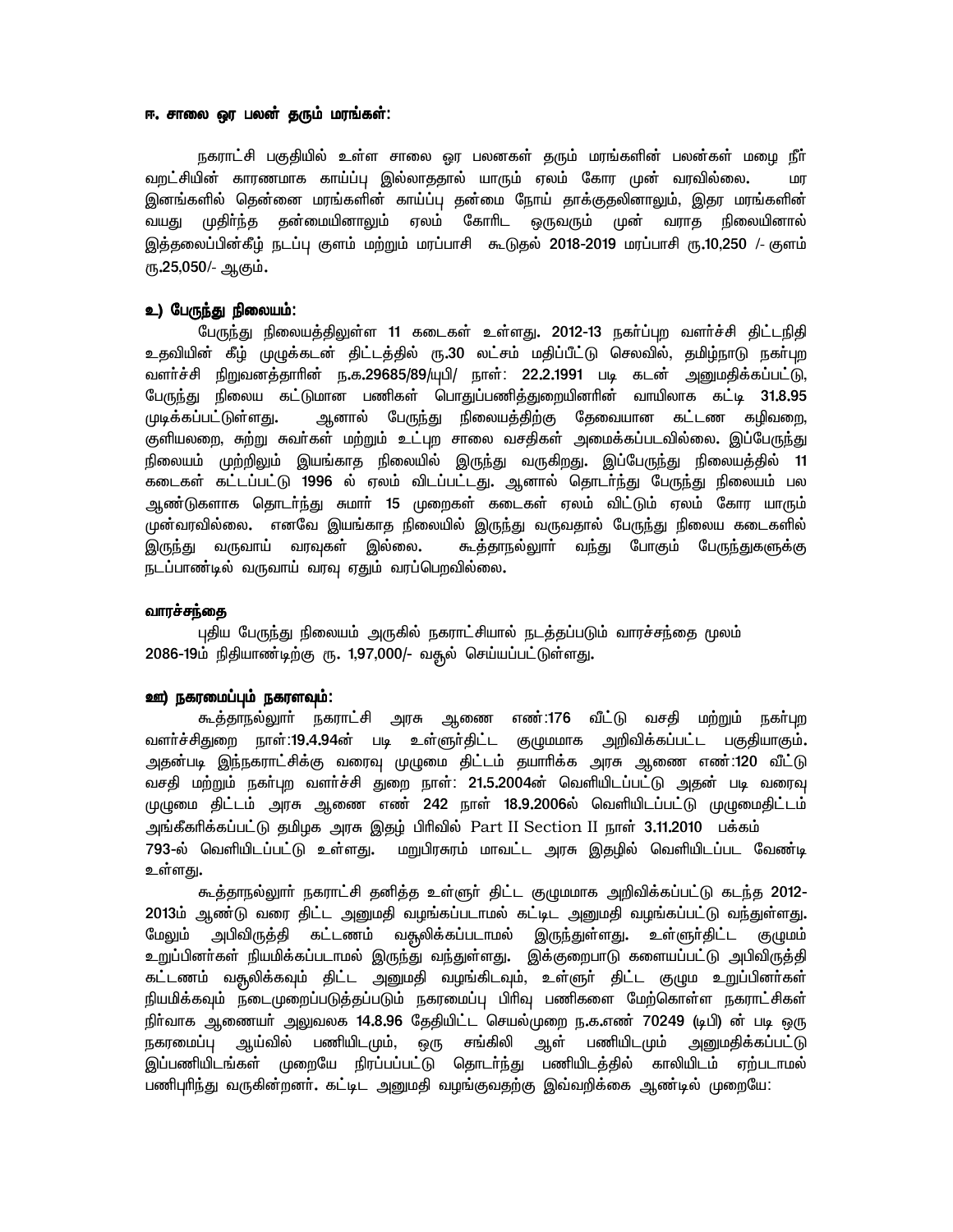| வ.             | விபரம்                               | தொகை     |
|----------------|--------------------------------------|----------|
| எண             |                                      |          |
|                | கட்டிட உரிமையானை கட்டணம்             | 8,20,655 |
| $\overline{2}$ | பேன்ற<br>ஆக்கிமிப்பு<br>திருமணபந்தல் | $\Omega$ |
|                | கட்டணம்                              |          |
| 3              | கல், மண் சேகாிப்பு, ஆக்கிரமிப்பு     | 100      |
| 4              | அபிவிருத்தி கட்டணம்                  | 1502037  |
| 5              | மழைநீர சேகரிப்பு வைப்புத் தொகை       | 2000     |
|                | மொத்தம்                              | 2324792  |

என மேற்கண்ட இனங்களுக்கு தொகை ரு.2324792 வதூலிக்கப்பட்டுள்ளது. எதிர்வரும் அறிக்கை ஆண்டு முதல் தான் மழைநீா் சேகாிப்பு வைப்புத் தொகை ஒவ்வொரு கட்டிட <u>அனு</u>மதி கோரும் விண்ணப்பத்துடனும் வசூலிக்கப்பட உள்ளது**.**<br>அறிக்கையாண்டில் மொத்த கட்டிட விண்ணப்பங்கள்

அறிக்கையாண்டில் மொத்த கட்டிட விண்ணப்பங்கள் 28 அனுமதி கோரி பெறப்பட்டுள்ளது. இவற்றிற்கு விண்ணப்பங்களுக்கு 28 கட்டிட அனுமதி வழங்கப்பட்டுள்ளது**.** இனங்களுக்கு கட்டிட அனுமதி மறுக்கப்பட்டுள்ளது**.** 

நகரளவா் மற்றும் சங்கிலியாள் பணியிடத்தில் தொடா்ந்து பணியாளா் பணியாற்றியும் நகரளவு பணிகள் பொதுமக்களுக்கு தொய்வின்றி வழங்கப்பட்டு வருகிறது**.** 

# *x) thp kw;Wk; tR{y; tpguk;: tpguk;:*

இந்நகராட்சியில் வரி விதிக்கப்பட்ட கட்டிடங்களுக்கான சொத்து வரி, காலிமனை வரி *kw;Wk; bjhHpy; thp Bfl;gpd;go mwpf;ifahz;oYk; Bfl;g[ tR{y; epYit tpguk; tUkhW:*  <u>அறிக்கை ஆண்டு விபரம்</u>

| மற்றும் தொழில் வரி மற்றும் வரியில்லா இனங்கள் (ரு. லட்சத்தில்)<br>சொத்து வரி காலிமனை வரி |                                        |                   |        |       |        |         |  |
|-----------------------------------------------------------------------------------------|----------------------------------------|-------------------|--------|-------|--------|---------|--|
| 2018-2019 ஆண்டு                                                                         |                                        | கேட்ப             |        |       | வதூல்  |         |  |
|                                                                                         | நிலுவை                                 | மொத்தம்<br>நடப்பு |        |       | நடப்பு | மொத்தம் |  |
| சொத்துவரி                                                                               | 61.81                                  | 153.77            | 215.57 | 8.80  | 30.88  | 39.68   |  |
| காலிமனை வரி                                                                             | 25.92                                  | 6.74              | 32.67  | 2.92  | 1.21   | 4.13    |  |
| தொழில் வரி                                                                              | 12.11                                  | 9.69              | 21.79  | 0.48  | 6.35   | 6.83    |  |
| வரியில்லா இனங்கள்                                                                       | 0.92                                   | 2.36              | 3.28   | 0.00  | 2.36   | 2.36    |  |
| குடிநீா்<br>கட்டணம்                                                                     | 5.85<br>3.73<br>10.02<br>13.76<br>1.68 |                   |        |       | 7.53   |         |  |
| மொத்தம்                                                                                 | 111.33                                 | 200.50            | 311.83 | 15.29 | 50.73  | 66.02   |  |

| வரியில்லா இனங்கள் (ரு. லட்சத்தில்)<br>சொத்து வாி காலிமனை வாி மற்றும் தொழில் வாி மற்றும் |        |        |         |        |        |         |
|-----------------------------------------------------------------------------------------|--------|--------|---------|--------|--------|---------|
| 2017-2018 ஆண்டு                                                                         | நிலுவை |        |         | %      |        |         |
|                                                                                         | நிலுவை | நடப்பு | மொத்தம் | நிலுவை | நடப்பு | மொத்தம் |
| சொத்துவரி                                                                               | 12.97  | 94.54  | 107.51  | 4.81   | 40.91  | 45.72   |
| காலிமனை வரி                                                                             | 21.82  | 4.80   | 26.62   | 2.74   | 0.62   | 3.36    |
| தொழில் வாி                                                                              | 9.75   | 9.22   | 18.97   | 0.57   | 6.70   | 7.26    |
| வாியில்லா இனங்கள்                                                                       | 0.30   | 0.60   | 0.90    | 0.00   | 0.56   | 0.56    |
| குடிநீா கட்டணம்                                                                         | 0.70   | 9.50   | 10.20   | 0.17   | 6.30   | 6.47    |
| மொத்தம்                                                                                 | 45.55  | 118.6  | 164.21  | 8.29   | 55.08  | 63.37   |
|                                                                                         |        | 6      |         |        |        |         |

சொத்துக்கள் மீதான வரிவிதிப்பு விசிதாச்சாரம் இணைப்பு 3 ல் தரப்பட்டுள்ளது.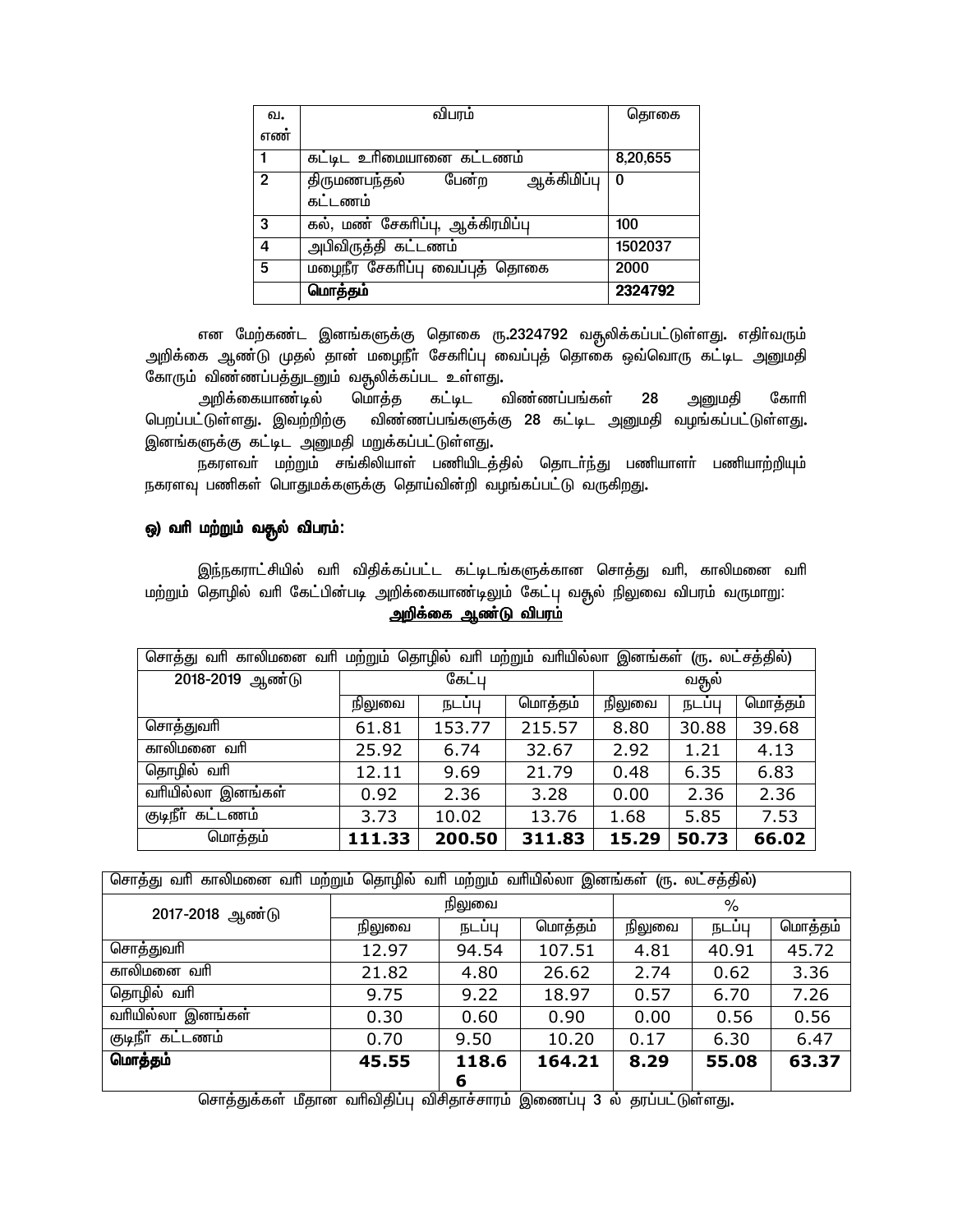## *thp tpfpjhr;rhuk;: thp tpfpjhr;rhuk;:*

நகரில் வரி விதிக்கப்பட்டுள்ள கட்டிடங்களின் எண்ணிக்கை 7554ஆகும்**.** விதிக்கப்பட்டுள்ள வாி தொகைகளின் அடிப்படையில் வாி விகிதாச்சாரம் ரு**. 2036/- ஆக** அறிக்கையாண்டில் உள்ளது.

# ்வழக்குகள்:

அறிக்கையாண்டில் ஆரம்பத்தில் வழக்குகள் நிலுவையில் உள்ள<u>து</u>. அறிக்்கையாண்டில் பதிவான வழக்குகளின் எண்ணிக்கை இல்லை**.** வழக்குகளின் விபரம் வருமாறு:

| நீதி மன்ற விபரம்                     | நகராட்சிக்கு எதிராக<br>தொடரப்பட்டது |
|--------------------------------------|-------------------------------------|
| 1. மாவட்ட முன் சீப் நீதிமன்றத்தில்   |                                     |
| 2. மாவட்ட செசன்ஸ் நீதிமன்றத்தில்     |                                     |
| 3. சென்னை உயாநீதி மன்றத்தில்         |                                     |
| 4. தமிழ்நாடு நிர்வாக தீர்ப்பாயத்தில் |                                     |
| மொத்தம்                              |                                     |

இவ்வழக்குகளை முடிவு செய்ய உரிய நடவடிக்கைகள் மேற்கொள்ளப்பட்டுள்ளது. வழக்குகள் விசாரணை உள்ளன.

# 9. தணிக்கை:

2018-2019ம் ஆண்டு தணிக்கையறிக்கையின்படி மொத்தம் நிலுவையாக உள்ள தணிக்கை<br>பத்திகளின் எண்ணிக்கை 654 ஆகும். இத்தணிக்கை பத்திகளின்படி ஆட்சேபிக்கப்பட்டுள்ள ஆகும். இத்தணிக்கை பத்திகளின்படி ஆட்சேபிக்கப்பட்டுள்ள தொகை மொத்தம் ரு. 529.96/- இலட்சம் ஆகும். இதில் சிறப்பு கடிதத்தின் எண்ணிக்கை 333 சாதா கடிதங்களின் எண்ணிக்கை 321 ஆகும்.

# 10. கடன்கள்:

இந்நகராட்சி சாலைகள்/குடிநீா் விநியோகம்/ பேருந்து நிலையம் கட்டும்/ மின் விளக்கு வசதி போன்ற செலவினங்களுக்காக பெற்ற கடன்களின் மொத்தம் நிலுவை லட்சங்களாகும்**.** 31.03.2017 தேதியில் கொடுக்கப்பட வேண்டிய திரும்ப செலுத்த வேண்டிய *fld;fs; kw;Wk; gl;oay;fs;* 

| ഖ.  | விபரம்                             |        | ருபாய் லட்சங்களில் |
|-----|------------------------------------|--------|--------------------|
| எண் |                                    |        |                    |
| 01  | <b>TNUDP IMFRA</b>                 |        | 0.22               |
| 02  | கொடுக்கப்பட வேண்டிய வைப்பு         | ٠<br>٠ | 0.07               |
|     | தொகைகள்                            |        |                    |
| 03. | ஒருங்கிணைந்த நகா்புற வளாச்சி திட்ட |        | 0.32               |
|     | கடன                                |        |                    |
|     | கூடுதல்                            |        | 0.61               |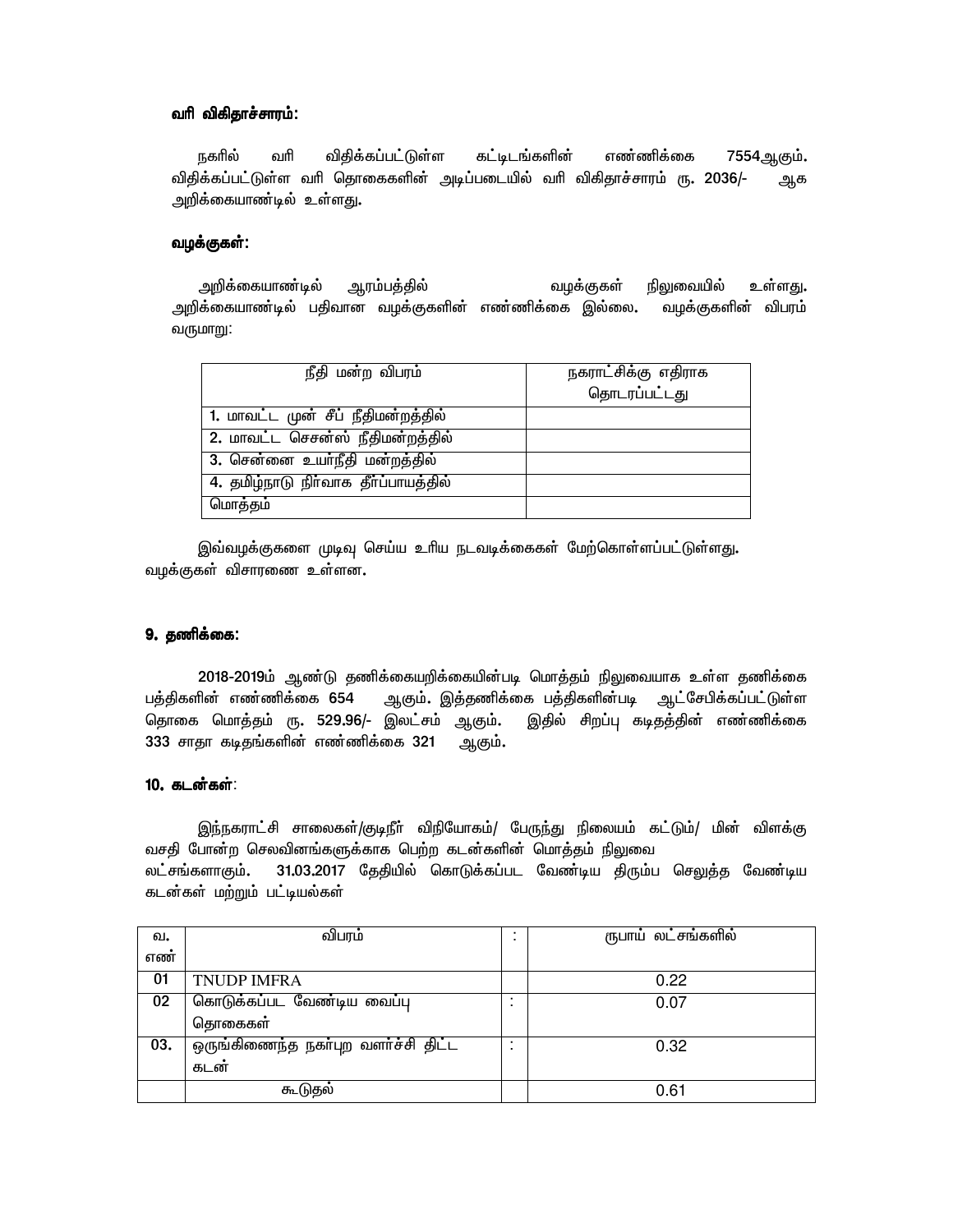# 11. நிதி வரவு செலவு விபரம்:

1.4.2018 முதல் 31.3.2019 முடிய உள்ள நிதியாண்டில் நகராட்சியின் வரவு செலவு ் விபரங்களின் சுருக்கம் கீழ்வருமாறு பட்டியலிடப்பட்டுள்ளது**.** 

|                | வரி வரியில்லா வதூல்       | 0.84 |  |
|----------------|---------------------------|------|--|
| $\overline{2}$ | முத்திரைகளின் விற்பனை வரி | 0.17 |  |
| 3              | ஈமசடங்கு மான்யம்          |      |  |
| 4              | மாநில நிதிக்குழு வரவுகள்  | 3.17 |  |
| 5              | 13 வது நிதிக்குழு         | 0.69 |  |
| 6              | <b>IUDM</b> Electrical    |      |  |
| 7              | சொா்ண ஜெயந்தி திட்டம்     |      |  |
| 8              | <b>MLA Fund</b>           | 0.24 |  |
| 9              | MP Fund                   | 0.32 |  |

| <u>2016-2017 அறிக்கையைாண்டில் வரப்பெற்ற வரவுகள் விபரம்</u> |  |  |
|------------------------------------------------------------|--|--|
|                                                            |  |  |

 $\ell$ ந $\bm{r}_i$ லட்சத்தில்

# *bryt[fs;*

| வ.  | விபரம்                          | வருவாய் (ம) மூலதன நிதி | குடிநீா் (ம) வடிகால் நிதி |  |
|-----|---------------------------------|------------------------|---------------------------|--|
| எண் |                                 | (ரு. லட்சத்தில்)       |                           |  |
| 1.  | பணியாளா் ஊதியம் மற்றும் போனஸ்   | 212.06                 |                           |  |
| 2   | பராமாிப்பு செலவுகள்             | 0.93                   | 0.08                      |  |
| 3   | பழுது நீக்க பராமரிப்பு செலவுகள் | 0.49                   | 0.13                      |  |
| 4   | நிா்வாக செலவுகள்                | 0.37                   | 0.07                      |  |
| 5   | நிதி செலவுகள்                   | 0.21                   |                           |  |
|     | கூடுதல்                         | 214.06                 | 0.28                      |  |

# 31.3.2019 அன்று வங்கியிருப்புகளின் படி முடிவிருப்பு இருந்தது.

| வ.             | கணக்கு பற்றிய விபரம்                                | கணக்கு எண்                | ரு.        |
|----------------|-----------------------------------------------------|---------------------------|------------|
| எண்            |                                                     |                           | லட்சத்தில் |
| 1.             | பாரத மாநில வங்கி (ECS)                              | 10721769223               | 11.24      |
| $2^{\circ}$    | பாரத மாநில வங்கி சட்டமன்ற/பாராளுமன்ற<br>10721769278 |                           |            |
|                | உறுப்பினா் தொகுதி மேம்பாடு                          |                           |            |
| 3              | இந்தயின் ஓவா்சீஸ் வங்கி வருவாய் நிதி                | சி.எ.173                  | 2.48       |
| 4              | இந்தியன் ஓவா்சீஸ் வங்கி செலவு நிதி<br>சி.எ.176      |                           | 1.18       |
|                | கணக்கு                                              |                           |            |
| 5              | <u>இந்தியன் ஓவா்சீஸ் வங்கி குடிநீா் நிதி</u>        | சி.எ.174                  | 4.32       |
| 6              | <u>இந்தியன் வங்கி வைப்பு நிதி கணக்கு</u>            | 486964256                 | 18.42      |
| $\overline{7}$ | இந்தியன் வங்கி குடிநீா் இணைப்பு                     | 486936386                 | 17.85      |
| 8              | இந்தியன் வங்கி நீடாமங்கலம் கருவூல நிதி              | நகராட்சி பொது நிதி கணக்கு | 32.88      |
|                |                                                     | எண்.1                     |            |
| 9              | இந்தியன் ஓவா்சீஸ் வங்கி நுாலக வாி நிதி              | 18258                     | 1.42       |
| 10             | இந்தியன் வங்கி சிறப்பு சேமநலநிதி                    | 486921846                 | 1.66       |
| 11             | இந்தியன் ஒவா்சீஸ் வங்கி ஓய்வூதிய பங்கு              | 22820                     | 1.34       |
|                | தொகை திட்டம்                                        |                           |            |
| 12             | பாரத மாநில வங்கி சிறப்பு சாலை திட்டம்               | 31485620329               | 0.16       |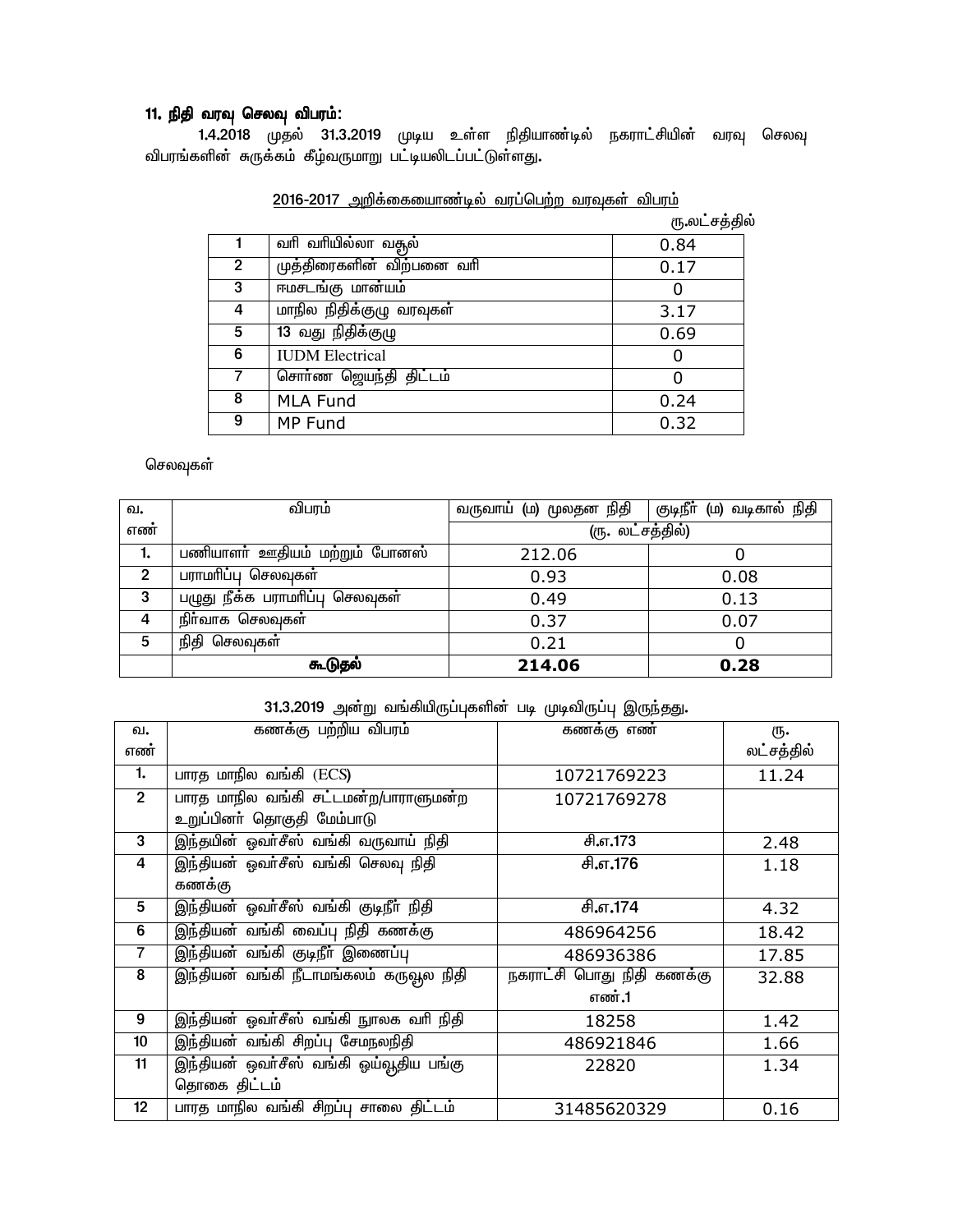# *13) bghJ Fwpg;g[: 13) bghJ Fwpg;g[:*

அறிக்கையாண்டில் ஆணையர் மற்றும் தனி அலுவலரால் நடத்தப்பட்ட மன்ற கூட்டத்தில் போதிய நிதி ஆதாரம் இல்லாத நிலையிலும<sup>்</sup>, இந்நகராட்சியால் திட்டப்பணிகள் அடிப்படை சுகாதார பணிகள், குடிநீா் மற்றும் நிா்வாக பணிகள் ஆகியவைகள் திருப்திகரமான வகையில் *bra;J Koj;Js;sJ. eph;thfk; nay;ghf elj;jpl xj;JiHg;g[ je;j mYtyf gzpahsh;fs; midtUf;Fk; vdJ kdkhh;e;j ed;wpapid bjhptpj;Jf; bfhs;sg;gLfpwJ.* 

> ஆணையா், கூத்தாநல்லுாா் நகராட்சி**.**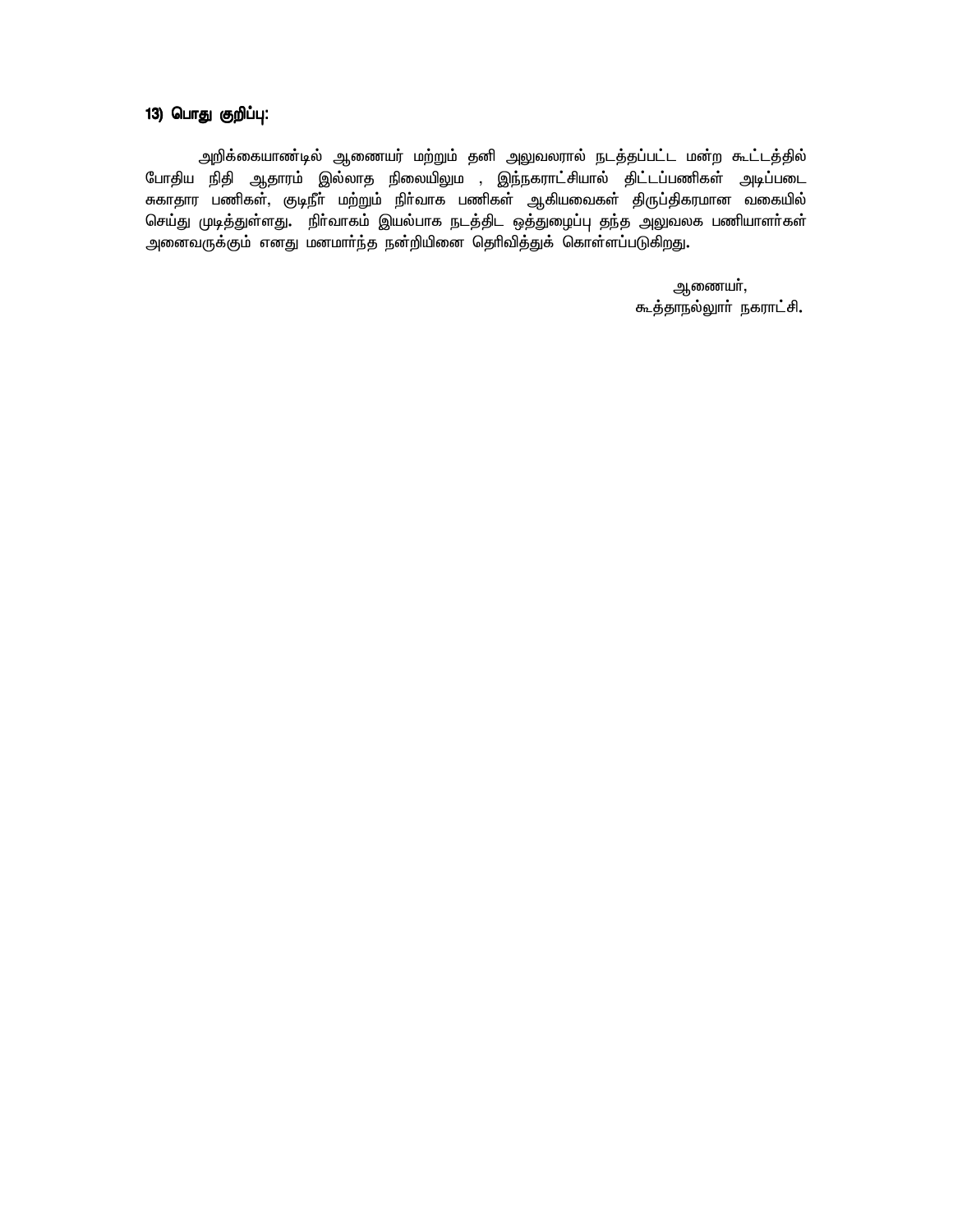# *கூத்தாநல்லூர் நகராட்சி* ்*இணைப்பு 3*

# &சாத்து வரி விதிப்பு விகிதம்

கூத்தாநல்லுாா் நகா் மன்ற 18**.5.1994 ஆம் தேதிய 24ம் எண் தீாமானத்தில்** 1920 ஆம் ஆண்டு தமிழ்நாடு மாவட்ட நகரட்சிகளின் சட்டப்பிரிவு 81ன்படி முதன்முறையாக கீழ்க்கண்ட *tpgug;go miuahz;L thpfs; jPh;khdpf;fg;gl;lJ.* 

| 1. பொது காரியங்களுக்கு                       | : $4\frac{1}{2}\%$ |
|----------------------------------------------|--------------------|
| 2. குடிநீா் விநியோக மற்றும் கழிவுகள் அகற்றல் | : 3%               |
| 3. மின் விளக்கு வரி                          | $\therefore$ 3%    |
| 4. கழிப்பிட வரி                              | :  2%              |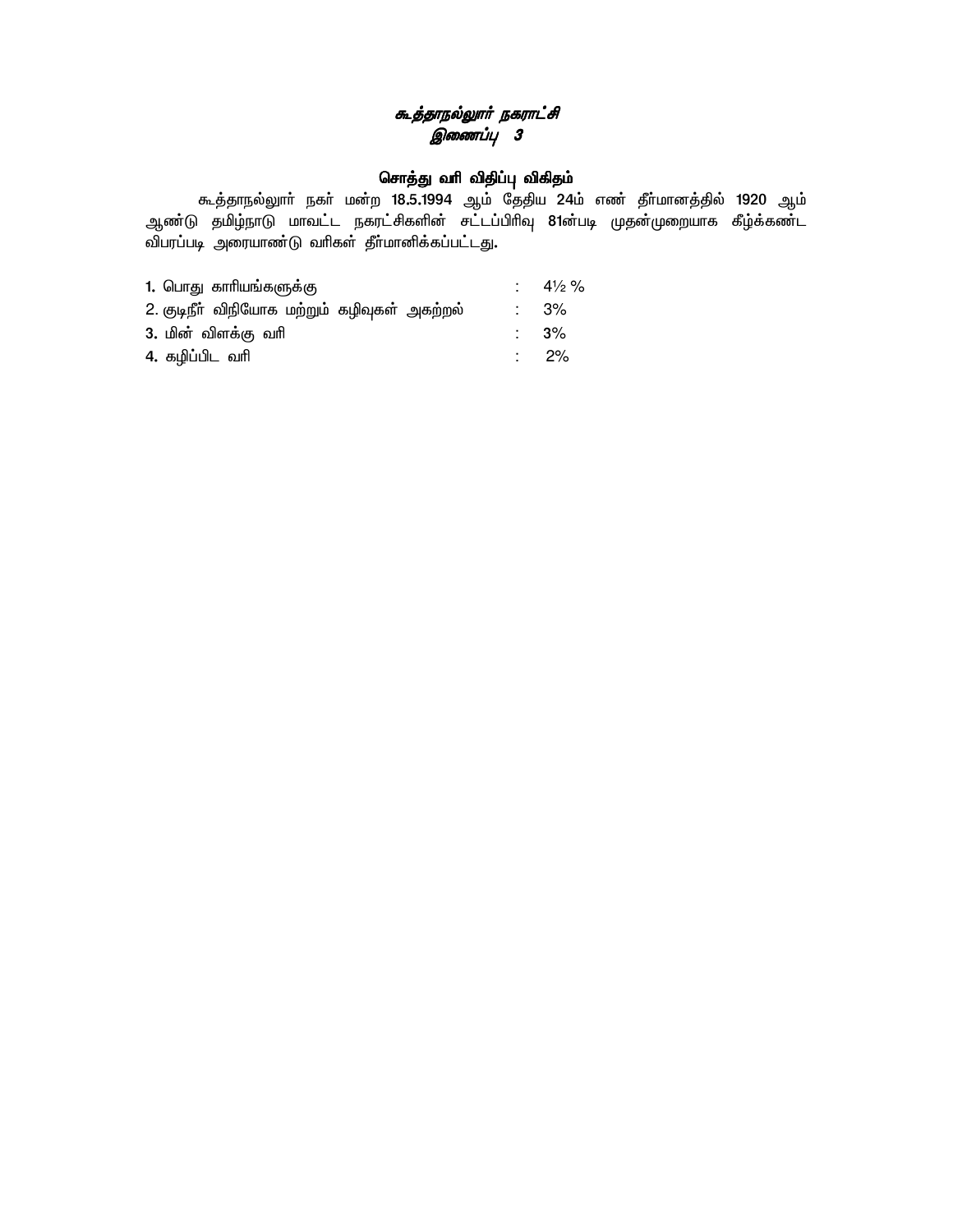| கூத்தாநல்லூா் நகராட்சி                                      |  |  |  |  |  |
|-------------------------------------------------------------|--|--|--|--|--|
| 2011 மக்கள் தொகை கணக்கெடுப்பு                               |  |  |  |  |  |
| 2011 வாா்டு வாாியான (24 வாா்டுகள்) மக்கள் தொகை கணக்கெடுப்பு |  |  |  |  |  |

| வாா்டு எண்       | ஆண்              | பெண்             | Total            | SC                       | ST                       |
|------------------|------------------|------------------|------------------|--------------------------|--------------------------|
| வார்டு 1         | 542              | 553              | 1095             | 923                      |                          |
| வார்டு 2         | 386              | 414              | 800              |                          | $\overline{4}$           |
| வார்டு 3         | 624              | 632              | 1256             | 308                      | $-$                      |
| வார்டு 4         | 1088             | 1156             | 2244             | 78                       | --                       |
| <u>வார்டு</u> 5  | 520              | 474              | 994              | 705                      | --                       |
| வாா்டு 6         | 472              | 518              | 990              | 620                      | --                       |
| வார்டு 7         | 602              | 658              | 1260             | 12                       | --                       |
| வார்டு 8         | 416              | 465              | 881              | 7                        | $\overline{73}$          |
| வார்டு 9         | 402              | $\overline{397}$ | 799              | $\overline{219}$         | $\overline{\phantom{a}}$ |
| வாா்டு 10        | 459              | 573              | 1032             | 16                       |                          |
| வார்டு 11        | 474              | 501              | 975              | $\overline{37}$          |                          |
| வாா்டு 12        | 478              | 478              | 956              | 811                      | --                       |
| வாா்டு 13        | 446              | 502              | 948              | $\overline{10}$          |                          |
| வார்டு 14        | 491              | 517              | 1008             | 536                      | --                       |
| வார்டு 15        | 445              | 473              | $\overline{918}$ |                          | --                       |
| வார்டு <b>16</b> | 413              | 431              | 844              | $-$                      | --                       |
| வார்டு 17        | 443              | 583              | 1026             | $\overline{\phantom{a}}$ | --                       |
| வார்டு 18        | 538              | 641              | 1179             | $\overline{2}$           | --                       |
| வார்டு 19        | 525              | 643              | 1168             | ---                      | --                       |
| <u>வார்டு 20</u> | $\overline{347}$ | 359              | 706              | $\overline{2}$           |                          |
| வார்டு 21        | 550              | 664              | 1214             | 4                        |                          |
| வாா்டு 22        | 497              | $\overline{579}$ | 1076             | 102                      | --                       |
| வார்டு 23        | 579              | 541              | 1120             | 473                      | --                       |
| வார்டு 24        | 481              | 510              | 991              | 305                      | --                       |
| திருநங்கையா்     |                  |                  | 1                |                          |                          |
| கூடுதல்          | 12218            | 13262            | 25481            | 5170                     | $\overline{77}$          |